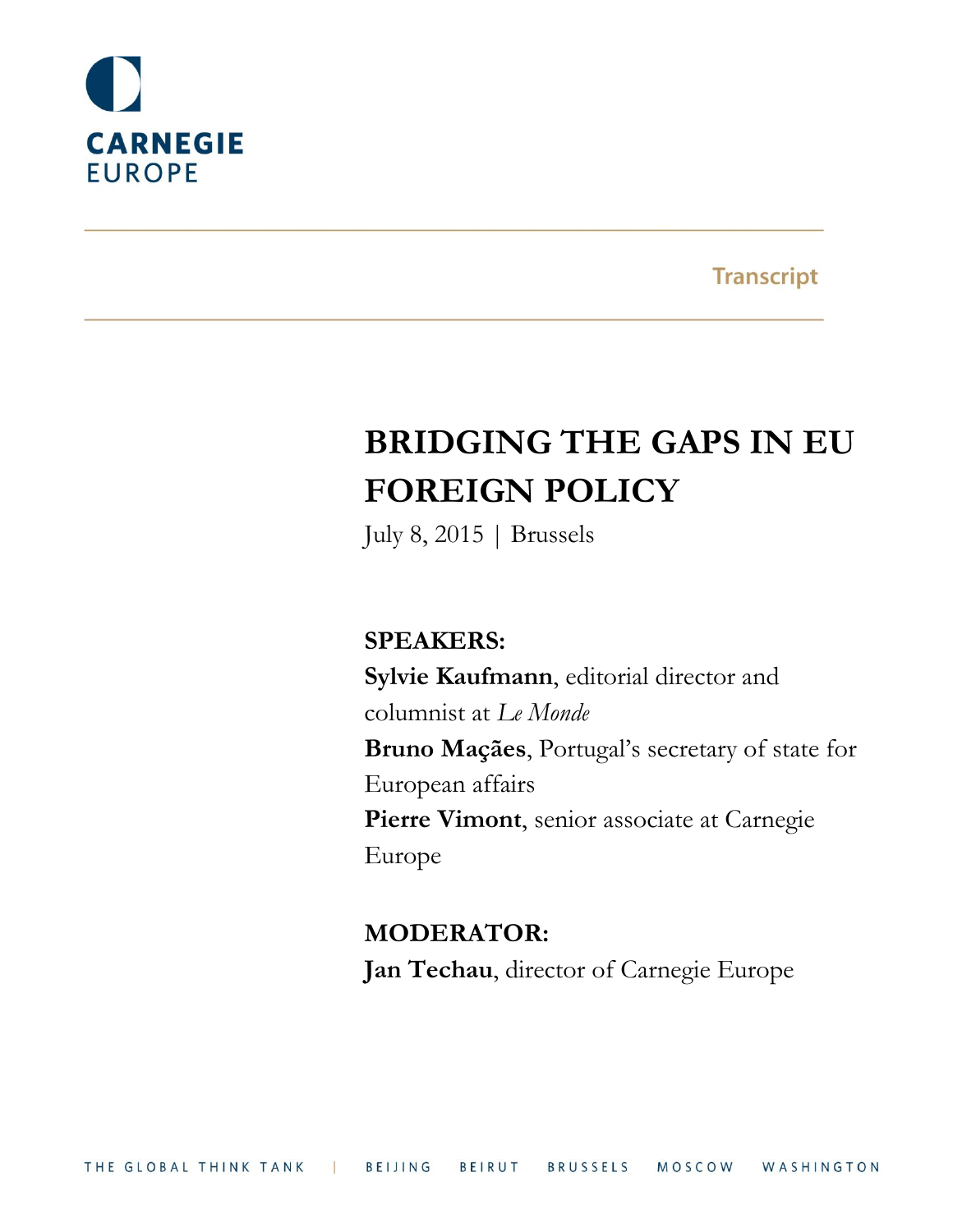**JAN TECHAU:** Welcome to all of you. Welcome to Carnegie Europe for a discussion on something that isn't Greece, which I guess these days is a welcome variety for lunch fare. I am sure Greece will somehow seep into this because you will make sure that it will. But originally we will not talk about it, and we'll try to give you something else to chew on.

All of this started here last year when, towards the end of the year, a couple of things happened at the same time. First of all, of course, a discussion started about the Strategic Review process that the EU would be undergoing in terms of its Foreign Policy, and Federica Mogherini was really embracing the idea that a mandate would come from the summit, and then a second mandate from a summit this year, and so all of a sudden everybody was talking about Strategic Review, the Neighbourhood Policy and a number of other things, all wrapped together as a big thing.

Around the same time, Bruno from the Portuguese Foreign Ministry approached us and said we need to have a discussion and we would like to do a workshop in Lisbon on this, and really ask the critical questions on how we can reengineer EU Foreign Policy. We did a great workshop in Lisbon, cohosted by the Portuguese Foreign Ministry in Carnegie, and we had great results.

Then the third thing that happened was that around the same time it became clear that Pierre Vimont would be joining Carnegie Europe as the Senior Associate, which he is now, and so we had critical mass on the strategy thing, and we decided, okay, let's bind this together in an intelligent way and turn it into a real contribution to the debate. This is what we are here for today.

Two publications came out of this, both of which have, I think, been made available to you. The first one is Pierre's Policy Outlook that he wrote for us, which was published a few days ago, The Path to an Upgraded EU Foreign Policy. And the second one is the reengineering piece, with some of the results and recommendations coming out of the workshop in Lisbon. We will be talking about both of these and then, hopefully, have a lively discussion about this.

We will also have afterwards a small light lunch, with Portuguese food and Portuguese wine, so austerity, forget it for a couple of minutes, at least today, and indulge. Alcohol certainly helps in these difficult days, so we will actually provide you with some. What we will do is, after the discussions here are over, we will remove this to the wall, the chairs will be moved to the side, it will take two or three minutes and then you can storm the buffet and take in all the calories that you will certainly need afterwards.

I would like to hand over to Pierre, who will start us off. Pierre, of course, as you know, was present at the creation when the External Action Service started to operate. He was the Executive Secretary General. He is now with us. He has just accepted a new job. President Tusk has asked him to be the Special Envoy for the Malta Summit on Migration. That will happen in November. So Pierre is really having fun between the hot potatoes that he likes to manage, the big crises, and the more scholarly work that he also likes but has so little time to do. But I am very grateful that he did this paper for us.

Then Bruno is here with us, Secretary of State for European Affairs in the Portuguese Foreign Ministry, and Sylvie Kaufmann, also known to all of you, doing foreign policy big time at *Le Monde*. So we have a good panel here. Pierre goes first, then Bruno comes in with some of the findings from the workshop, and then Sylvie will provide us with the common sense that all of the people involved have long lost. And then, hopefully, you come in as well and give us your critical opinions and questions.

With this, here is Pierre.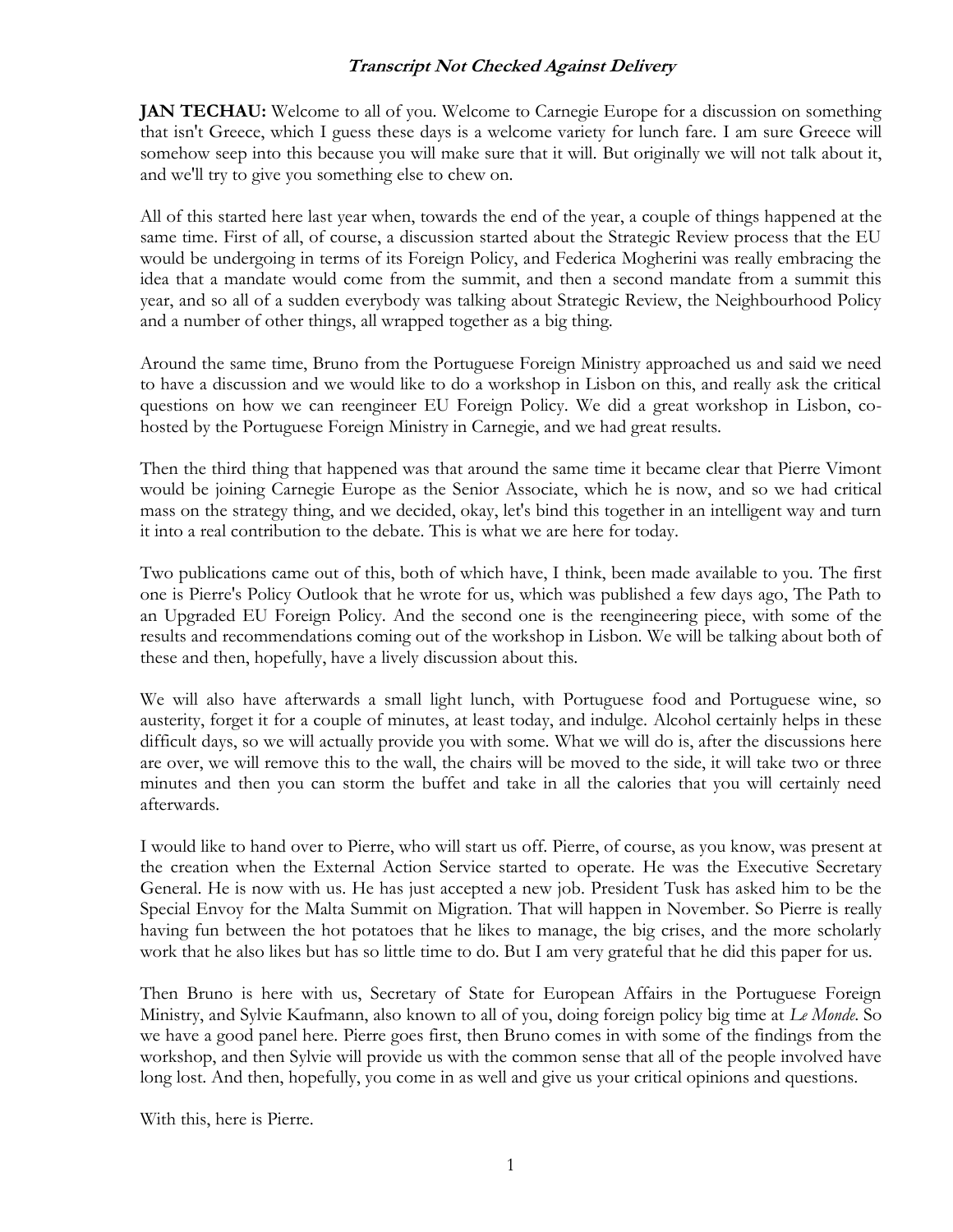**PIERRE VIMONT:** Thank you, Jan. Thank you all for coming. Your reference to the food reminds me of my good old days in Washington where we were organising a conference followed by a dinner, and I invited a former foreign minister, a French foreign affairs minister who came. There was a big crowd, and I told him, that's great, and he told me, don't worry, I know they come for the food. Which was, on behalf of the Minister, some humbleness, which is worth noting.

I'll be very short because I wrote this piece, and maybe some of you were there, but I would really like only to summarise some of the ideas that I put forward. I have tried to answer two or three questions. The first point was about European foreign policy. Why are we here where we are? And, I think, my main idea was to try to look a little bit at the history of the European Union and how we have built this system, which is a very divided system in fact, at the end of the day.

On the one side we have the member states, with what we call the Common Foreign and Security Policy where, to be honest, member states have never been too proactive in pushing forward that kind of classical diplomacy, because they were somewhat thinking about retaining as much of their sovereignty as possible there. On the other side, you have what the Commission has done inside the realm of its competencies, where they have been much more proactive, and I think this entails two consequences that we have to look at.

One, if you look at the broad picture, is that you have a strong difference of momentum between the two. If you have, on one side, the actors of the CFSP giving small pieces of their competence towards Brussels with some reluctance, reservation. We had some progress with the Amsterdam Treaty, we've had other progress with the Lisbon Treaty, but, at the end of the day it's still all about unanimity. It's still very much about member states being represented at all international organisations and having great difficulty in accepting a sort of single representation by the EU.

Then if, on the other side you have, as it has happened since the beginning of the European Project, a Commission that is pushing forward to try to take as much room as possible, you have this extraordinary impression of two parts and two components of the European Foreign Policy that are not moving ahead at the same pace.

The second consequence is how our partners outside of Europe watch this. For them, the main deliverables of our foreign policy and of our external action have a lot to do with what the Commission has been doing. Trade, development assistance, and so on and so forth. With regard to the main crises we are facing today or that we have been facing in the past, they have the impression that Europe is not maybe playing exactly at the level it should play, and they rely much more on member states individually to discuss what could be done. Think about the recent Ukrainian crisis, with the non-multi formats, Germany and France, and you could think about maybe other issues where the same thing has happened.

Why haven't we been able to bridge that gap and to go further on? That's the second question. Lisbon has tried, and they have made some impressive innovations. Now a High Representative that is also a Vice President, a full-fledged administration, working beside and in support of the High Representative Vice President. The right of initiative for the High Representative. No more rotating presidency, to put it in simple terms, inside this whole realm of foreign policy.

In spite of all that, we have the impression that there hasn't been all that much change in the system and that we're still very much stuck with this strong division as it appears at the moment.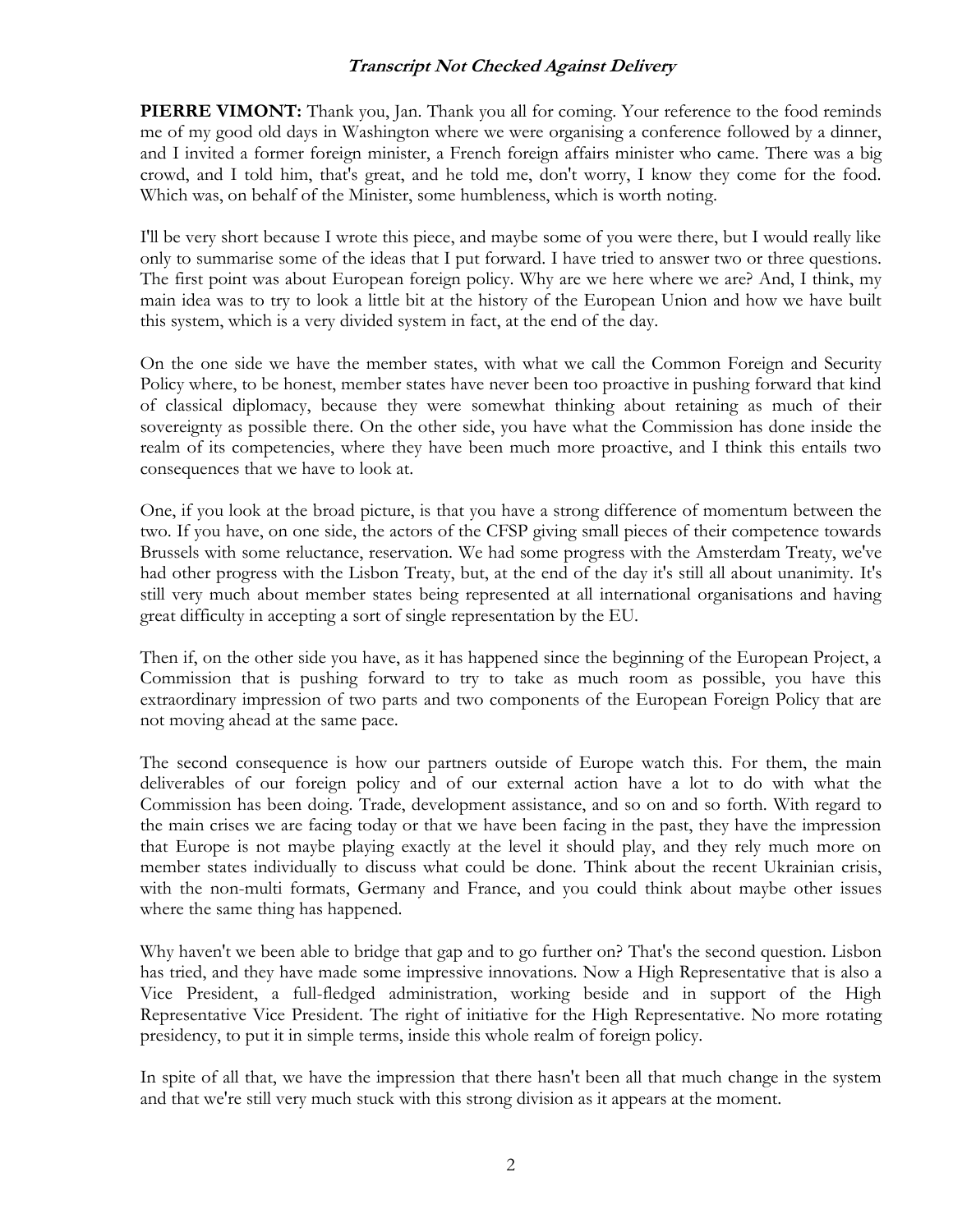I think one of the reasons for this, first of all, is that the mind-set hasn't really changed in Brussels. If we really wanted to have major improvement, both institutions, the Council and the Commission, should have decided, at top level, that they wanted things to change. It didn't work that way. Lisbon was seen on the one side, I think the Commission side, as a major defeat. They lost part of the services. And on the Member State side, it was maybe too much perceived, Lisbon was too much perceived as a sort of revenge against the Commission and a way for the Member States to interfere with what the Commission was doing.

We've seen a lot of small battles, bureaucratic battles, going on and on.

I think, also, other reasons for that are because there are some structural flows inside the Lisbon Provision, as they have been set out. Two or three. Just to give you a quick example, nowhere have they really discussed the whole issue about what an added value is, from the EU point of view, from the EU side, with relation to Foreign Policy. There has never been a debate about what that means. We're, therefore, working with this added value in a very pragmatic way, without ever knowing really what it means and we don't understand why, on some occasions, we decide to go for a military operation, a CSDP operation and, in other cases, we think it's not necessary because Europe should not interfere with that crisis.

I think the second point is – and that may change, and we all hope it will change in the near future – we're still not really assertive enough about what kind of geopolitical role we want Europe to play. We discuss that from time to time among Member States, but we're not so sure, and some member states are not so sure, at least, that Europe should get involved in many of those crises. Syria, for instance. Yemen. Libya. We very much prefer to leave it to the UN and to others, but we don't feel that we should be part of this.

Today, on an issue like the Middle East Peace Process, it has always been a very difficult issue for the Europeans, but, it seems to me, and I'm talking here under the control of Marc, maybe, that we were more self-assertive a few years ago in trying to push and take the initiative. We have become somewhat reluctant today, and don't know exactly what is the role we should play in many of these crises. Which means, as a sort of consequence for the EEAS itself, that we don't know exactly what should be the mission of the EEAS.

Should it be a think tank? Should it be a service in charge of managing crises precisely? Should it be something else? For the time being, it has mostly replaced the rotating presidency in a sort of routine way, chairing working groups, trying to push forward, but it is lacking sometimes the energy that rotating presidencies had because they were there only for six months and, therefore, they were pushing their own interests as much as they could. And even if we thought it was lacking continuity there, at least there was a little bit of momentum every six months that was popping up.

With the EEAS in charge of it month after month, year after year, we're witnessing a little bit of routine moving in, and some member states are starting to be more and more critical about this.

I could go on and on, but I'll stop there and, I think, my third question would be, how can we improve that. In this paper I've tried to point out a few of them related either to working methods, to launching what is precisely doing at the moment the High Representative with the new Security Strategy. I think this is going in the right direction. But, I think, we need maybe to go even further and be a little bit more creative and innovative if we can by looking at two or three controversial issues on which, I think, we need to be more forthcoming.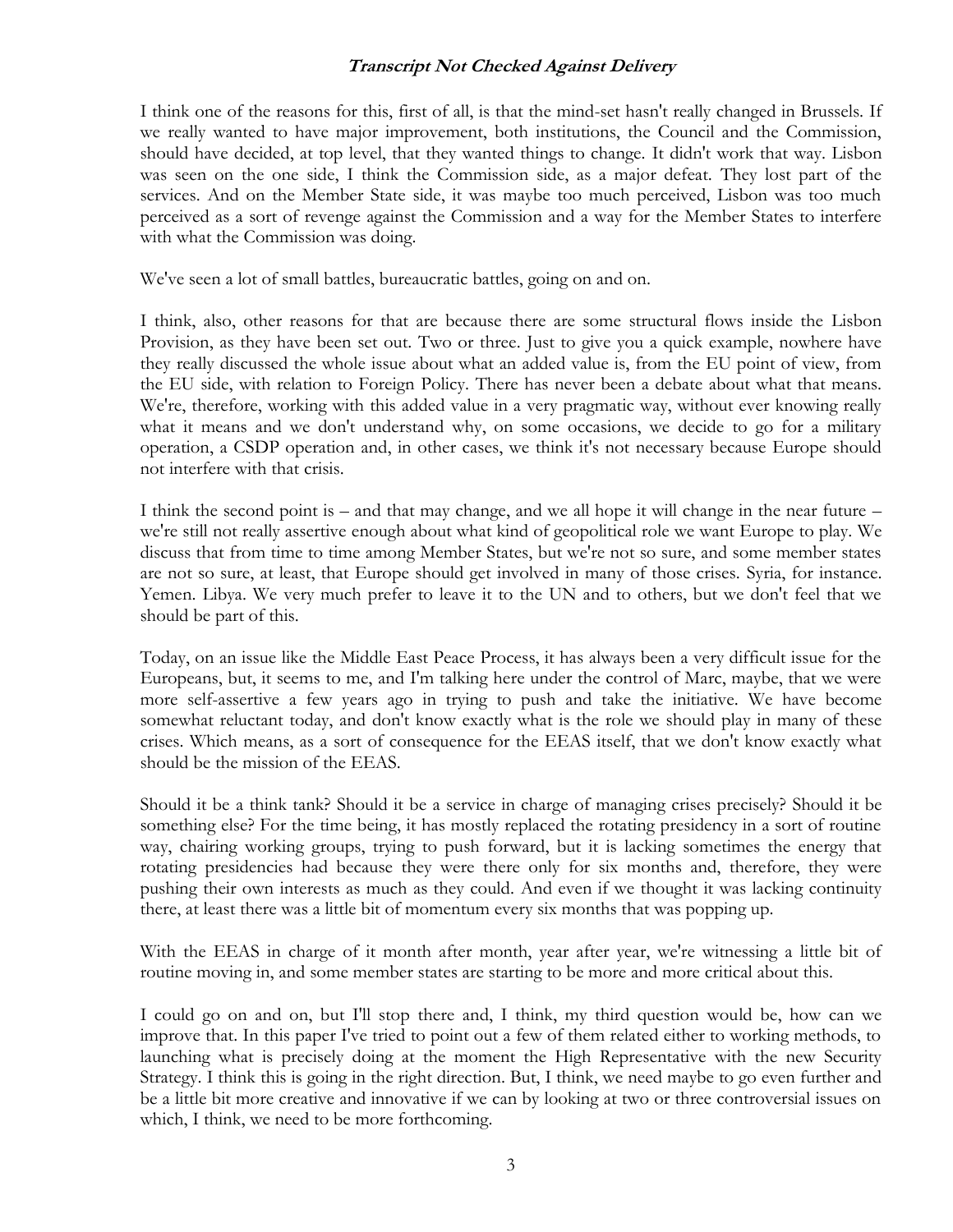One is flexibility, the idea that a group of Member States should be leading sometimes on some issues. I think this is a good thing, at the end of the day, if we use that flexibility in the right way and if it is being done with all the necessary safeguards. In other words, having inside the flexible format a representative from the European Union as such to be able to report back. But I think, maybe, at the end of the day, because of the numbers, 28 Member States together, taking decision by anonymity is becoming something more and more cumbersome and more and more difficult to do. Why not try to be more flexible and to allow for more of this, as we move along?

The second one, I think, is about priorities. We discussed that several times with Jan, who is somewhat sceptical about this, and I understand him very well. We have managed quite often to maintain consensus about 28 Member States precisely by avoiding to take any kind of priorities. But today, with our neighbourhood on fire on the Eastern partnership, or the Southern neighbourhood, with major crises in three or four very well focused places, I think we need to set up clear priorities for the years ahead.

I think, if we don't do that, then we will become more and more an actor that is dragging behind and losing some of its ground. So, I think, through the new strategy that the High Representative is going to push forward, through the review of the Neighbourhood Policy, through the review of the post Cotonou situation, through the review of the post-2015 Sustainable Development, we are at a crucial juncture where we may precisely decide altogether that we need to focus more on some priorities. I think this is very important.

I've been all too long, I'll stop there.

**JAN TECHAU:** I have a very quick follow up for you here. The one thing that I am worried about most is that we've created all of these tools, and mightn't we be able to improve them on the technical level that they operate. But without that clear purpose that we've asked for in the beginning, what role does the EU want to play? What's the value added that the EU brings to the foreign policies of the Member States? Without having all of that answered, none of these improvements will make a great difference.

My question to you is, do you think that this Review Process that is now underway can give some answers to these very fundamental questions?

**PIERRE VIMONT:** I think it gives a great opportunity, and this should be the place where we start discussing these kinds of issues. Whether Member States will be ready to do that, what kind of process we should use to do that, it's not easy. Heads of State of Governments, Foreign Ministers don't know very well how to handle those strategic issues and what kind of format they should have. When there are 28 around a table it becomes very quickly a sort of bureaucratic exchange of views with no real impetus.

So, should it be precisely done in a different way, with small groups of countries discussing this? I don't know. We have to think about it because, I think, the initiative launched by Federica Mogherini to start working on a new Foreign Policy Strategy is the right one, and it's the right place to look at those issues.

**JAN TECHAU:** I will hand over to Bruno who, of course, in his current position, is still leading from the trenches on all of this. He's here in town not only for this event but also because he attended the Summit yesterday and he's part of the daily negotiations. It's very much our gain that he is here to give us the real position of the Member States in all of this. Bruno.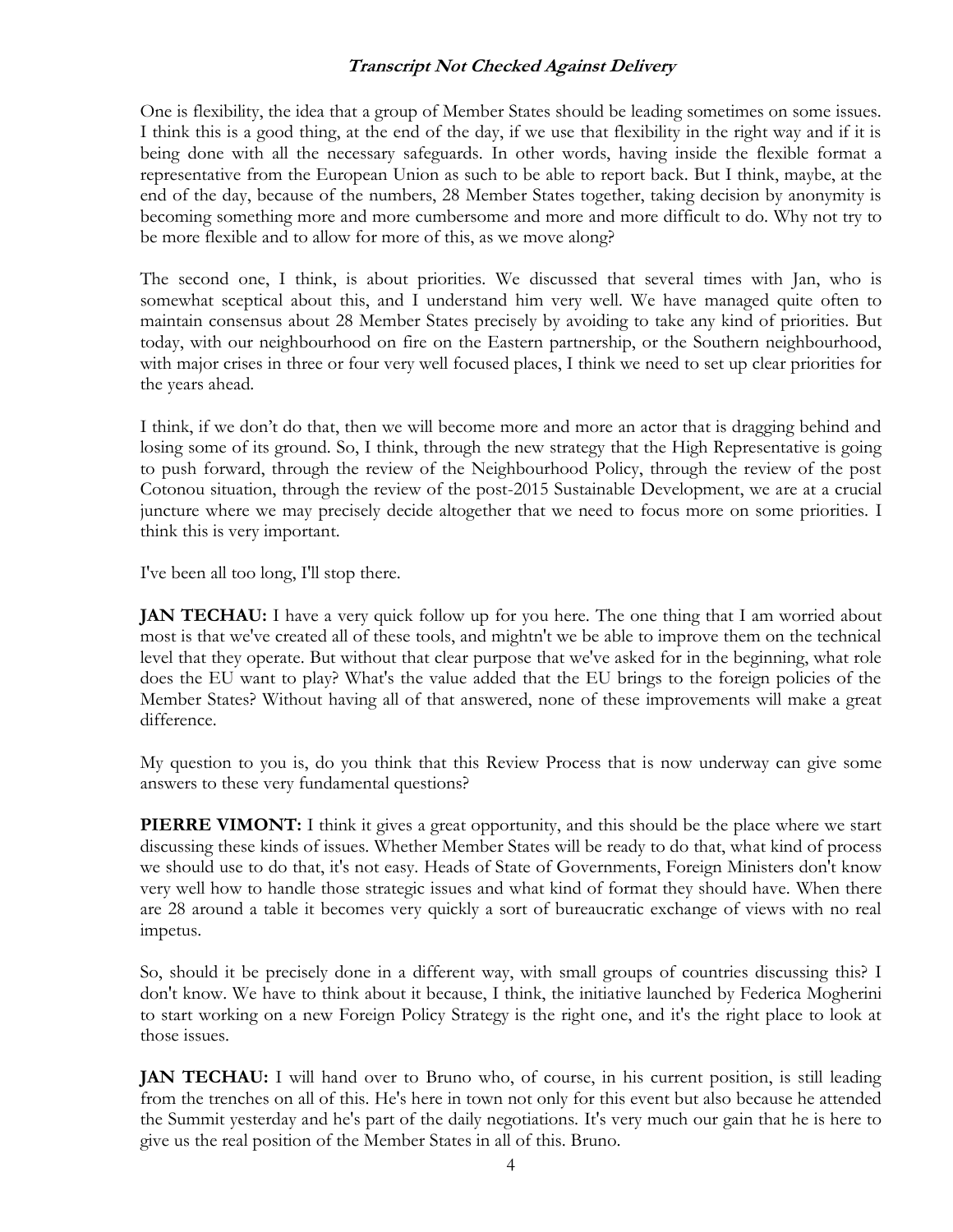**BRUNO MAÇÃES:** Thank you, Jan. It's been a great pleasure working with Carnegie here this past six, seven months on this project and also discussing with you some of these problems.

A quick personal note. I started on this job two years ago in the run up to the Vilnius Summit, the preparations for the Vilnius Summit, and then I actually went to the Vilnius Summit to represent our Prime Minister, who could not go. So this had a huge impact on me, coming in to the job, very fresh, and seeing how EU foreign policy is done. My first impression was that it could be done better. Of course, by now, I've been fully socialised and I can't even remember what is wrong with the EU Foreign Policy any more. But, hopefully, this document still has some of those points.

You may remember, Jan, in our first conversation on this that I made the point that I was a bit puzzled by the difference between how the EU had dealt with the Euro crisis and how it was dealing with its foreign policy crisis, having to do with Ukraine and Russia. Then, in the case of the Euro crisis, there was a deliberate effort to re-think the system. At the same time that we were approving this bail-out and emergency measures, we were also thinking about what made the system vulnerable in the first place. And you have to do both. You have to use the system to respond to crises, but also to reform the system and make it strong. So we embarked on that very ambitious project of a banking unit for Europe, and other measures, including also emergency funds, permanent emergency funds like the ESM.

Now, in the case of foreign policy, there was an immediate response, using the available tools, and we can talk about whether it was a good or a bad response. I think there are actually good arguments to say that, everything considered, what the EU has done after Vilnius is quite positive. Before Vilnius, it's another discussion. But there was very little, and, I think, there's still very little on the other, more structural approach to a crisis – how should we reform and revise the system. And, I think, that's still the case, and this project was an attempt to put together a number of experts, insiders, and think about that question in particular.

In Lisbon, when we met last December – it's hard to believe it was six months ago – when we met in December we talked only about this. We didn't talk about strategy. We didn't talk about Russia or Ukraine directly. Only indirectly. We were focused on how to improve the EU Foreign Policy system. The paper that comes out of it, it's a bit unusual, I think, formally. The participants are not mentioned. We decided to adopt a very stringent version of the Charter House Rule. We don't even mention who is there. There were foreign prime ministers, prime ministers, think-tankers, academics, people from inside the institutions, the European External Action Service, and others. But, in order not to be forced to have a purely objective, matter-of-fact report, in order to be able to start from the suggestions that were made by everyone there and build a sort of argument, a coherent argument out of it, we don't mention who the participants were. I hope they are happy with that because it's ideas that matter. I see a couple of them here.

What are the ideas? In some respects, similar to what Pierre Vimont has talked about in the Initial Approach. The sense that the EU is not playing at the level it should play at in foreign policy. The sense that there hasn't been much change to the system since Lisbon. We already talked a little bit about that in the sense that the system is not responding to the crises. It's responding to the crises but it's not responding to the crises in a structural way. EU's geopolitical role – I think this is present also in the Lisbon Paper. The idea that we're going to face, probably, a decade or two of high geopolitics. I think this is becoming clearer and clearer to everyone.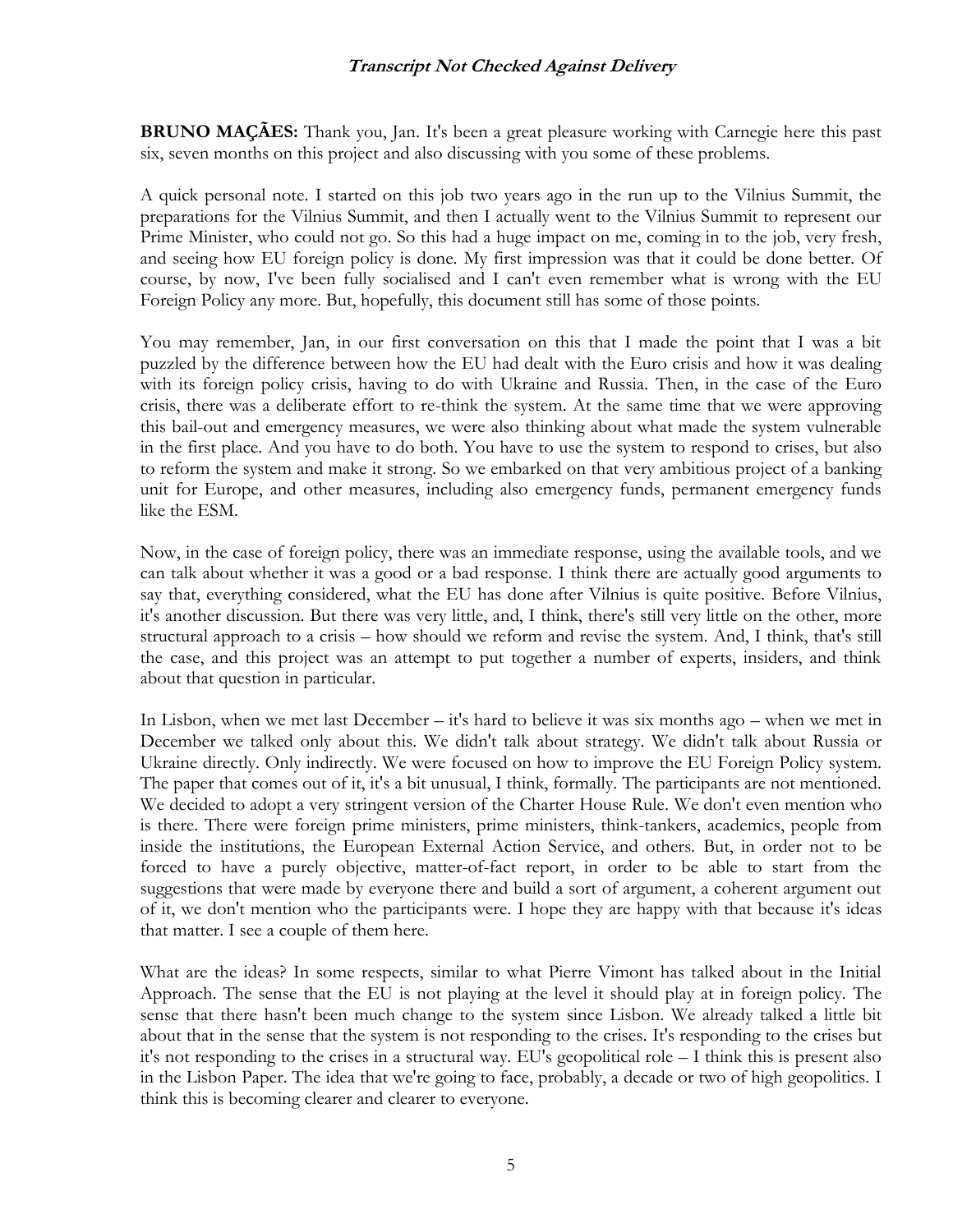It's becoming clearer and clearer that we have a number of global actors struggling to give a certain shape to the global system. I think, if we think back to the decade from 2000 to 2010, this was the return of a certain universalism in global politics. Really, the moment when the idea of Westphalia that you have different political orders, irreconcilable in the end, but living in peace with each other. At least, this is the initial proposition. This idea is more and more being abandoned. What you have now, in my opinion, is a number of projects for the global order as a whole.

I think the Iraq War with the United States was the moment when you saw the United States fully embrace its already existing universalism, but in a much more ambitious and open way. Then we have 2007-2009 and the Lisbon Treaty and a new foreign policy, much more ambitious. The Neighbourhood Policy. So the EU embraces its role of also shaping the global system. And then we have 2008 and the Georgia War, where Russia also declares its strategic goal of being a global player and shaping a new global order in a different global order.

That decade was the end of national politics, really; the beginning of a new, much more universalistic geopolitics, and the EU has to be ready for this with stronger EU foreign policy machinery. More creative and innovative, as Pierre has said, and more flexible.

Now, let me very, very briefly go over some of the ideas from our Lisbon meeting, which followed from the initial positions. We were concerned, first of all, with the question of forecasting and scenario outlook, the sense that this needs to be improved. A sense that came out of Vilnius that forecasting at the EU level was not good enough, and how should we deal with that. It's very difficult, and lots of voices in our Lisbon meeting pointed out that it's impossible to predict the future. But that is not the point. The point is to have a number of scenarios and think about what consequences follow from each of them. To have a tree of decisions and different outcomes, and how that can be done.

The paper points out that one thing we could do would be to formalise the process of forecasting so that it can be more self-critical. We have, of course, in the Foreign Affairs Council many ministers evaluating future developments and doing scenario outlooks, but this process is not fully formalised in the sense that it can look back and see where we were right, where we were wrong, and try to improve it. I think the US foreign policy machinery is better on this, with the National Intelligence estimates, which are permanently being evaluated and we should, perhaps, look at ways to formalise and institutionalise this forecasting exercise.

Second, how to link EU foreign policy and national foreign policy. Pierre Vimont has talked already about this. I very much like this idea of flexibility, having groups of member states work together to bridge this enormous distance between national capitals and the 28 as a whole. In the Foreign Affairs Council there should be intermediate bodies to bridge this distance, to make it more executive, since with 28 it is difficult to have an executive body. And we have something more like a senate than an executive body.

Pierre Vimont mentioned that there should be a representative from the EU there, and this is, of course, also what we think. I am also concerned that these groups should be variable. One would have different groups for different briefs and different issues. Perhaps having a country that is directly related and connected to the issue at hand, having a country that is a bit more distant, having small countries and bigger countries. But this old idea of a troika of foreign ministers is perhaps something worth going back to in a more informal way.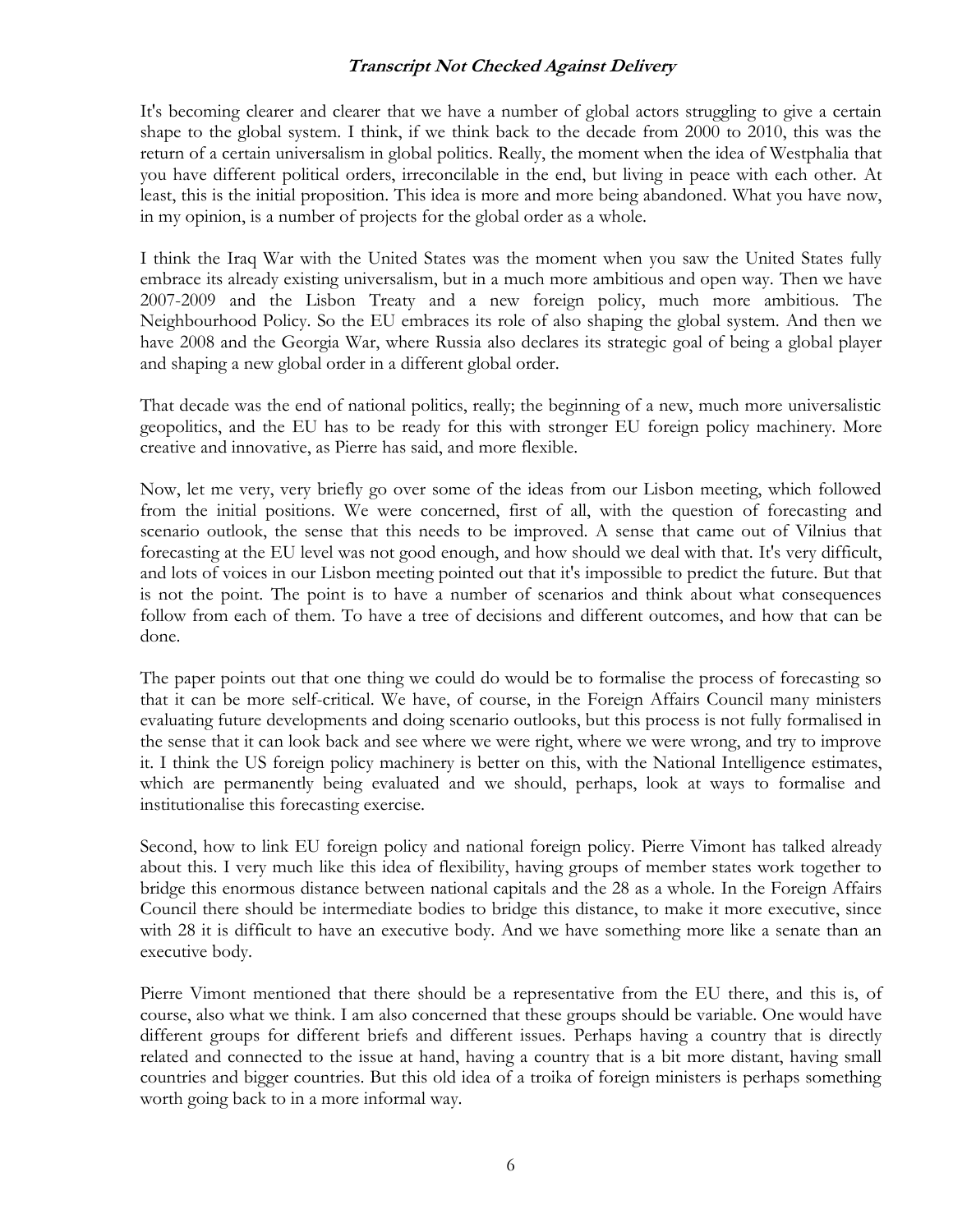Then we talked a bit about what kind of tools we have and how to make them faster, how to make them better able to react to unpredictable situations, and better able to execute EU Foreign Policy Rules. The executive I mentioned is lacking. EU Foreign Policy is administrative in its nature, and regulatory. We don't have the flexibility, the discretion of an executive decision, and this lack is very clear when you compare EU Foreign Policy to American Foreign Policy, Chinese Foreign Policy or Russian Foreign Policy. How to do this without breaking with our political and institutional tradition is also talked about in this paper.

One or two final points. The European Council: we've now become much more clear that the European Council is where the big decisions are going to be made. Well, let's accept that and let's try to make the European Council a body that can also prepare the future, a more strategic body that can plan ahead. If we accept that the European Council is where the big decisions are made, let's try not to turn them all into emergency, last minute decisions. I actually think this has been happening already under President Tusk. We have a number of cases where the European Council has been deciding well ahead, planning the Riga Summit. It's not a surprise the Riga Summit. Some people think it was disappointing, but it was well prepared, expectations were well managed. We got what we wanted out of it.

TTIP: the European Council has been involved in this not because it is a crisis issue but because it is an important issue. And Russian Sanctions, which were dealt fundamentally with already in the March European Council and not the June European Council. Good examples of how they deal with difficult issues well ahead of the time when they finally have to be decided.

Finally, to conclude, there's a number of recommendations and suggestions about both the external structure and the internal structure of EU Foreign Policy. I think this is an interesting distinction. The internal structure has to do with how to organise foreign policy from within, with all the institutions and bodies that we have. How to make them stronger were particularly interesting discussions. The Political and Security Committee and how to upgrade it. But also the external structure, in the sense that we have a much more global, holistic approach to these issues now, and EU Foreign Policy has to be able to relate to international organisations like the International Monetary Fund. Like the European Investment Bank. Like the World Trade Organisation.

EU Foreign Policy should not be a closed silo. It should be open to other issues, which are not traditionally foreign policy but which are becoming more and more difficult to bluntly distinguish from foreign policy. We also discussed ways in which this could be done.

One sentence to conclude. The idea of this paper and the Lisbon discussion was to talk about how foreign policy should be conducted; not what foreign policy we should have but how we should conduct it. Whatever it is, whatever it turns out to be. I think this is an important idea to keep in mind. I'm always reminded of the old recommendation: before we start to think, it would be good to think about how we should think. Otherwise we will be thinking badly without even knowing it. So let's start by using the resources available to us to create a better system and better machinery. And then we'll use the system and the machinery.

But to jump immediately to the content without thinking about the form is not the best way of thinking. It's also not the best way to do foreign policy. This is the basic idea of our Lisbon meeting and the paper that came out of it.

**JAN TECHAU:** Bruno, can I also ask you a quick follow up? One of the points you make in the paper is that most of the foreign policy tools that the EU has are non- Machiavellian tools; meaning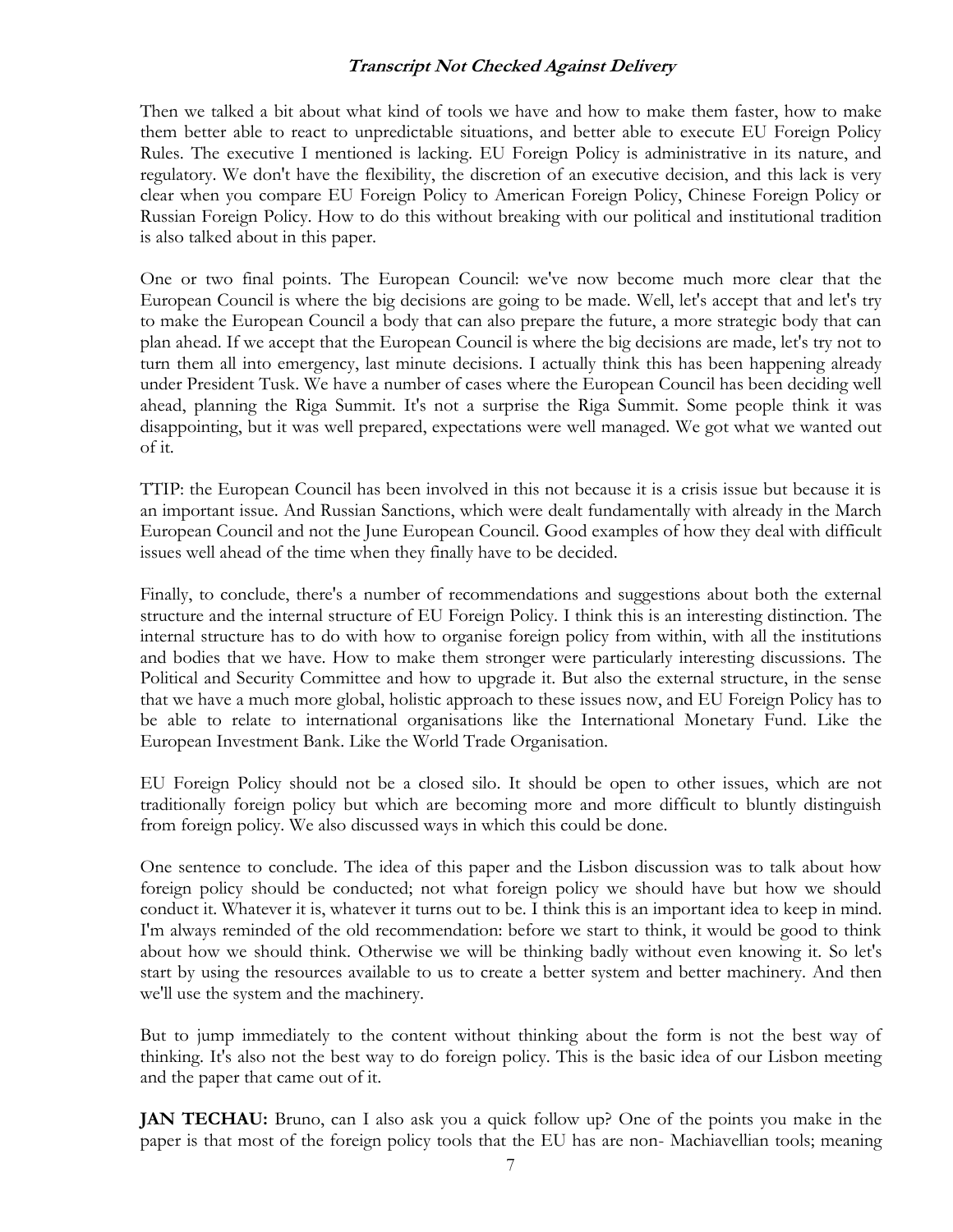that they're not coercive in nature but that they depend on the other side to have goodwill and to actually play along, and also, basically, share the idea behind it. So coercion is not really the strong side.

Now, with all that has passed since the workshop, and with some of the things, especially about the executive nature of all of this in mind, how can we work around this? We will not be a coercive power any time soon. How important is that, really? Is that a structural flaw that we can't work around, or is this something that we can compensate for in other ways?

**BRUNO MACÃES:** This was talked about a lot in Lisbon and the paper tries to give some more emphasis to the discussion we had in Lisbon. These are the different possibilities that I see to deal with that question. Of course, we could try to develop pure Machiavellian tools all the way up to a European army. We all know that is going to be difficult for the time being. We could give up the idea of having any Machiavellian tools, turn the EU into a pure soft power global actor, using its deep pockets to influence decisions and processes in the directions that it wants.

I think we should try to look for something in between these two options, because we do have tools that are not reliant on the willingness of the other side to play along, as you have pointed out many times. We do have a Trade Policy. We have a Competition Policy. Economic sanctions. The problem, I think, with these tools is that they are no flexible enough, or they were not flexible enough, scalable enough, malleable enough. I think, the story from the last two years, actually, is an attempt to turn economic sanctions into a tool that is both Machiavellian in that sense in that the other side can do nothing about it; but a lot more flexible. And there was a lot of effort to make the sanctions almost surgical, entirely scalable. Sanctions that could be easily removed or increased. This, I think, with all the constraints that we have, is the best approach, and this could be further developed.

So, what Machiavellian instruments we should have, we should use them better and give them the institution or structure to use them better in a much more flexible, quicker, faster but also scalable way. This, to me, seems the most promising way to solve this problem, which is a real problem and it's going to stay with us. The other two alternatives are not satisfying in the end.

**JAN TECHAU:** Thank you, Bruno. So, lots of material to talk about and perhaps comment on, but I'm sure you have your own points as well. Just one little side note. It was our goal to make this room warmer than the outside, which, after the last couple of days was a bit of a challenge, actually. But with your help we've succeeded in turning this room into a sauna again, which we always do at Carnegie. But now we've opened the doors. If this is too much of a draught, let us know, but I think it's getting a little better. It was a bit warm. We always apologise for this. But if somebody has a good idea for fundraising for climate control, please approach me afterwards.

**SYLVIE KAUFFMANN:** Thank you very much. Well, I have the convenience or advantage of not being a Brussels insider and not being a policymaker, so I can bring the irresponsible views and layman's view or the contrarian view. Listening and reading your excellent papers, and listening to this very sophisticated views about all the tools and the challenges of the EU Foreign Policy reminded me of the motto of the Clinton Campaign, the Bill Clinton Campaign: "It's the economy, stupid". I think, in this field it's: "It's the politics, stupid".

Whatever is being thought and built here in Brussels, the one bottom line that you cannot really avoid is that when all these leaders go back home they are facing their voters. This is something that we cannot forget; that at the end of the day, there are public opinions there. We are very much witnessing this these days on other issues, but I think one tool, when Pierre talked about the benefits of a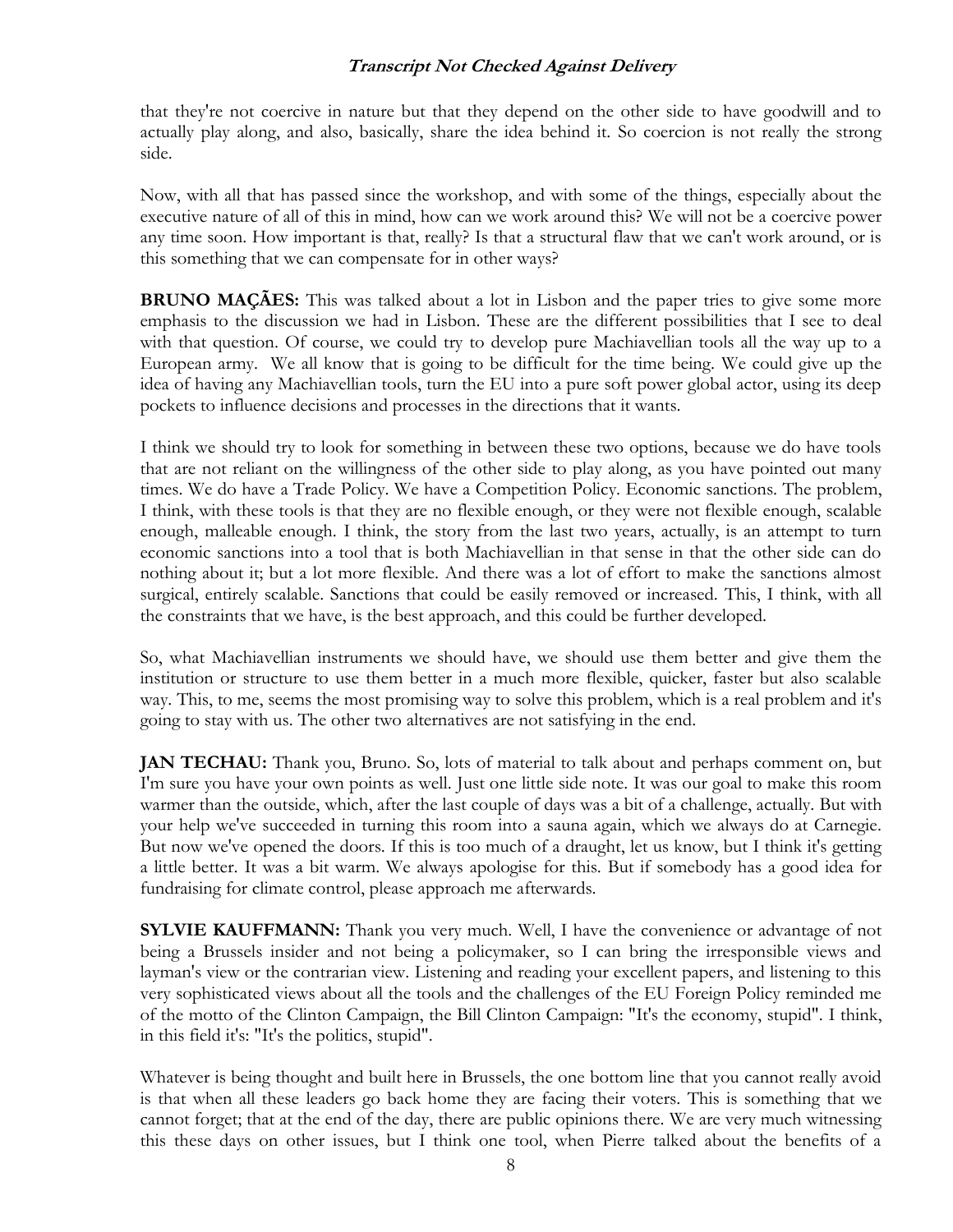comprehensive political vision, there's another word, which goes along with this, which is a very fashionable word now, which is "narrative". I think we really badly need a narrative.

China has a narrative. America has a narrative. I think we haven't really found our European narrative for our foreign policy. That would be a narrative that leaders, whoever they are in those 28 countries, can go back home and build on, and also the High Representative can also spread around when she travels or when she speaks out. There is the weapon or the tool of the Bully Pulpit. I think Catherine Ashton has used it very much, Mogherini does use it more, but still, you may have a bully pulpit but you still need to say something from the bully pulpit. I think this is really something which is very political. If you have this narrative, it has to be very political to convince public opinion, and public opinion which, of course, has totally divergent interests or divergent concerns.

I think, one of the powerful cases that can be made and that you are making in a way, is that we are much stronger united than the sum of individuals, and this is something which still is not understood, I think, in national public opinion. It's that the strength, the power of the union, if it acts, if the Member States act together and have this common narrative, it hasn't come through yet, I think. And it's a case which still has to be made in political terms.

For instance, the Neighbourhood Policy. What does Neighbourhood Policy mean to public opinion? It's far too abstract, it's far too vague. It's very Brussels-like in a way. It's very well understood here, but beyond Brussels, we don't have a word for Beyond the Beltway, which applies to Brussels, but this is what I mean. It's very difficult to comprehend for voters. This one size fits all concepts just doesn't play. Why should Turkey, Ukraine, Moldova or Tunisia be applied the same concept? It's just very difficult to understand.

So, in these Neighbourhood Policies which, of course, are indispensable, we need to have policies, I think, one good way of building a narrative would also be to choose some priorities. And I think we have two priorities at the moment, which are Ukraine and Tunisia, which are, of course, very different cases. You cannot apply the same recipes to the two of them. I am very struck by the fact that if you are in Poland people are not interested in Tunisia beyond the tourism aspect. And in the south of Europe, of course, we are far less interested in Ukraine. And that sounds like a tautology, but it's a fact that you have to take into account.

At the same time, you can see by the migrant crisis the huge differences of perception that we have across Europe. Also about terrorism issues. Yet the case can really be made that this affects all of us, including even though the migrants are coming in through the Mediterranean at the moment. And we were talking about this just before coming in. Of course, the roads are being modified and they are already coming in through other routes, and land routes and so on. It's now affecting Hungary. So, I think, the Poles should be open and can be convinced that it is something that also is important to them and that they have to be involved in when the time comes to find a solution.

I think there are other issues that we can build a narrative on. China, for instance. It is quite obvious that the European Union, when you are faced with China, can be much more efficient if it's one rather than individual countries going to Beijing and playing the individual cards. Of course you cannot prevent commercial interests from coming in the middle of this, and you won't prevent countries from playing this card also. But beyond this, I think, there is really a case that can be made for Europe regarding China. Here we are dealing with a partner which has a major role in the global scene, which doesn't share our values, which is creating a lot of tensions in the East and Southeast Asia. There are enormous security and economic interests at stake, and the European Union, as such, has a role to play also.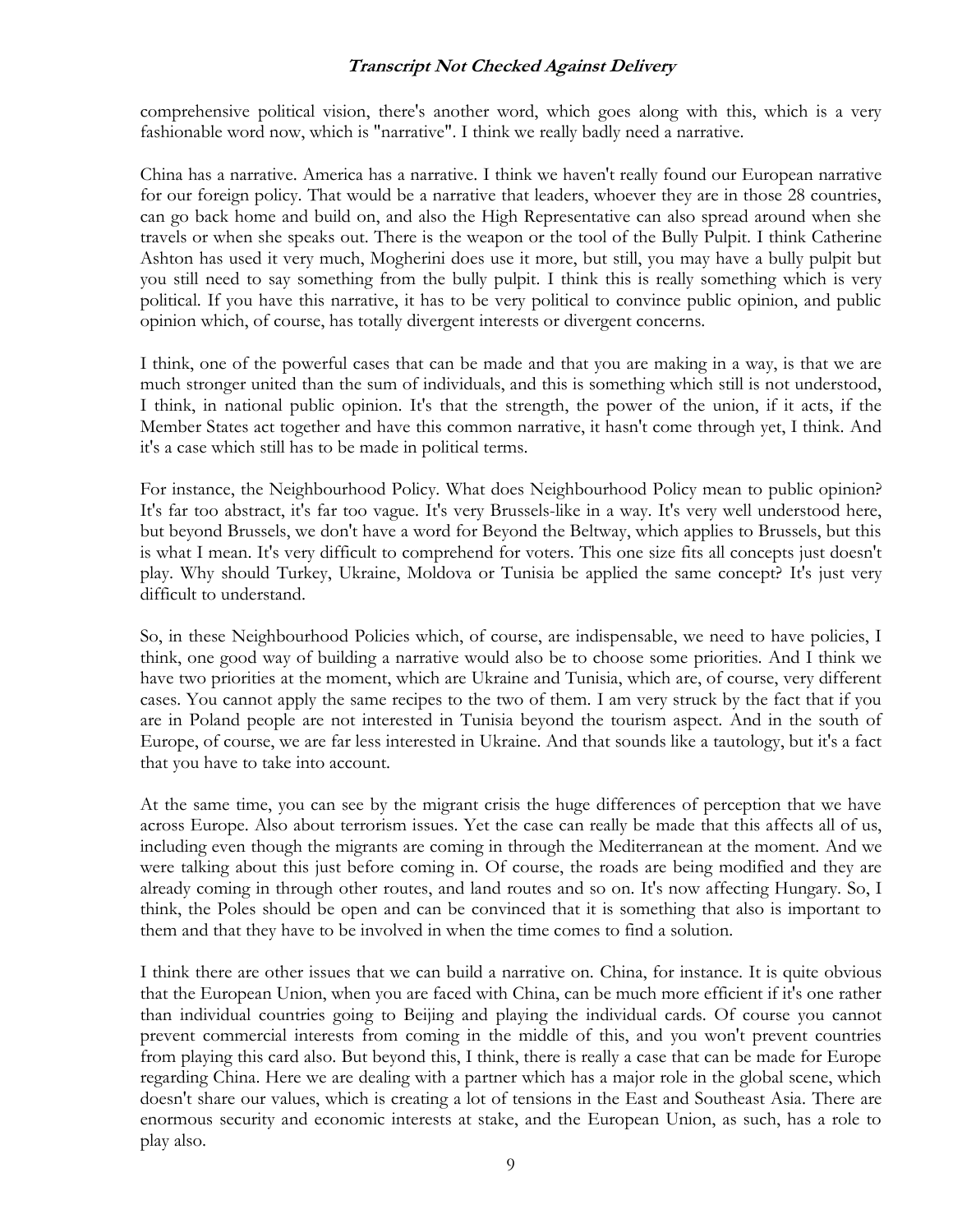We were talking about tools. Solidarity. We have to find a way to build on, to translate this principle of solidarity into action, and this has been so obvious on the migration crisis. This has been so obvious where there is an issue. Talking about Machiavellian tools, of course, Bruno, you are absolutely right to say that the idea of a European army is difficult and is quite far away, but still, if we are not able to act better when we have to be militarily involved, how can you have a sensible discourse on a common foreign policy? We have had these examples of operations in Central African Republic and in Mali where one Member State in particular was ready to act, and you had these conferences where you talk about confiance de générations de force, I don't know it in English. And you ask for help and everybody is staring at their shoes and help is not coming.

I think we have to do better than that, and some Member States have to understand that solidarity is a two-way lane. I think this is something which can be understood by and explained to public opinion. I think this lack of common defence efforts – and I am not talking about an army but of capacity to come together on a particular operation which is in the interests of all of us  $-$  is an existential problem for the European Union and for our European Foreign Policy.

Last point, diversity. I think diversity, and it goes to the point you both made about flexibility, which, I think, is a very, very important point. Diversity is both a strength and a weakness, in many respects, but including in the European Union. It's a weakness if it plays against each other, and it's a strength, of course, if we come together. I was struck recently, I was part of a study trip to East Russia with the European Council and Foreign Relations, and we had a fantastic dinner with the EU Ambassadors there. Of course, there was the ambassador representing the European Commission, who was from Latvia and there were, I think, a dozen other EU Member States ambassadors. Listening to them, I was really struck by the wealth that each of them brought with his or her own identity, his or her own history. What the national perception or expertise brought to this issue, to the common issue.

I think, if we had this conversation with an American ambassador, of course, we would only have one view. And those views, of course, were absolutely not contradictory. They were all fairly getting to the same point but bringing very different points and expertise, and I thought this was really where the European diversity is at its best, when it enriches the views and the expertise.

I think, probably, the High Representative should tap into this resource in a more concrete way. The idea of small working groups, bringing together ministers or officials from countries, which have a dog in the fight of the issue concerned, but also representatives of the countries that don't have a dog in the fight and which will bring maybe contradictory views or paradoxical views. This is really something that, I think, will be a very good tool. The format of the Iranian negotiations, I think, is a format that we can also take inspiration from. Another example, I think, on the Eastern partnership; we had two brilliant people working on this Carl Bildt and Radek Sikorski, and they were probably the best people you could think to work on this, but maybe it would have been good to have somebody also totally external to this issue, who was not so knowledgeable and involved as they were. Maybe this is also an experience to think of and learn from.

I will stop there.

**JAN TECHAU:** I'd like to ask you all to get your questions ready, but before I give it to the audience, a quick question for you. You said in the very beginning a very simple thing, but which is a fundamental thing, which is that the idea that we are actually stronger together doesn't seem really to register in this field. It's a very simple thing to say, but it's an enormous problem. Something that seems to work in the single market, seems to work on something like maybe police cooperation, and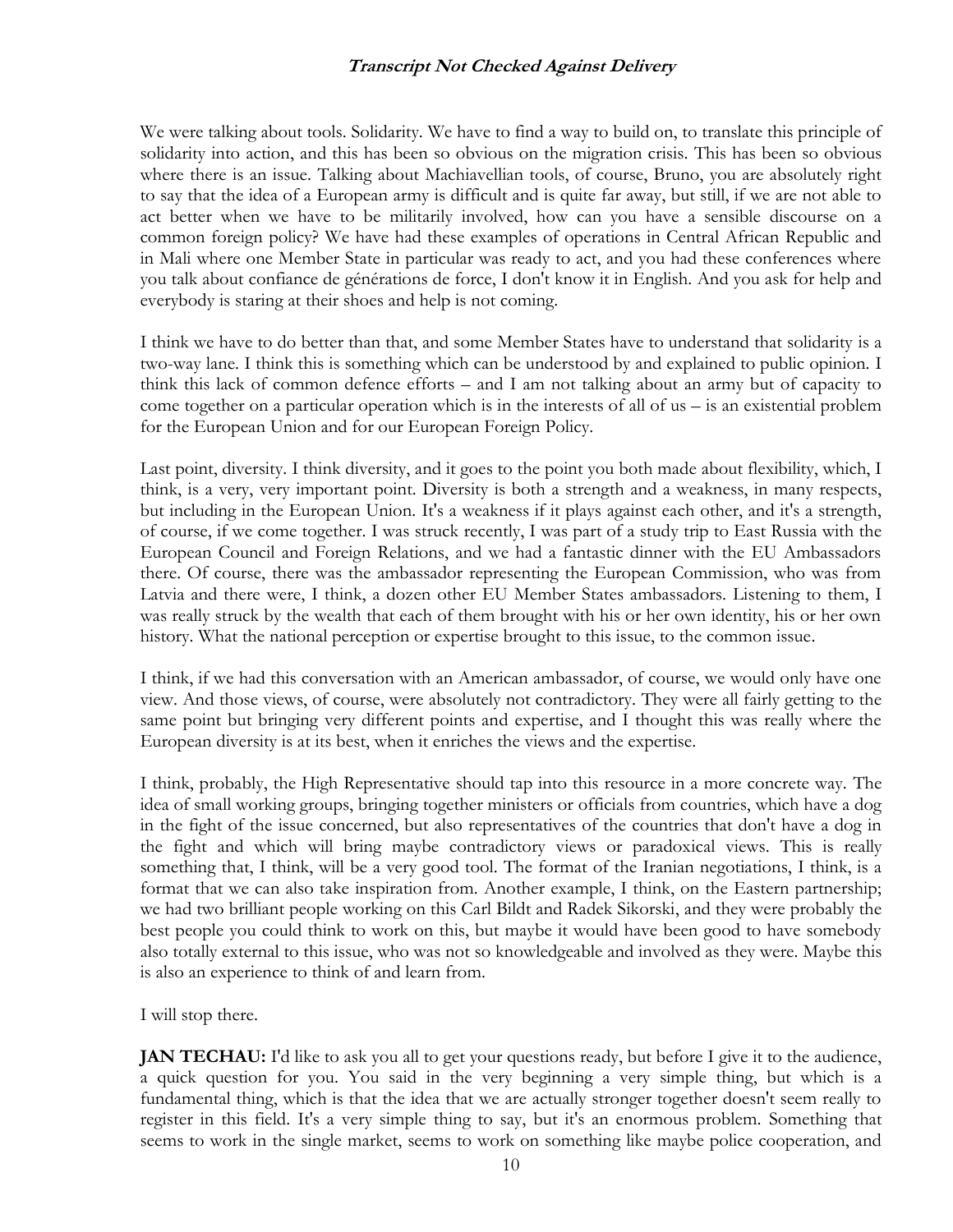even on the currency, to a certain extent. It doesn't seem to really register in this field. Political scientists will always say, well, it's a matter of national interest that they diverge, and so naturally it's not that easy. But what's your take? Why doesn't the simple truth register better? Is it an elite problem? Is it a population problem? Where is the issue here?

**SYLVIE KAUFFMANN:** I think it's very much an elite problem, and in this I include the media, of course. I think the political establishment and the media have a very hard time explaining to the public that the migrant crisis, for instance, doesn't only affect the countries where the migrants arrive, or that Russia may be far from the South of France or Portugal, but the Ukrainian issue affects us all. It's a case which is difficult to make, but I think it's a lack of courage, of course. Le Monde, my paper, works with five other European newspapers in a project called Europa, and it's an irregular collaboration but we use it more and more now on short term issues. For instance, we did two or three pages together a week ago about the migrant crisis, and each of us contributes one piece to an issue that we choose. We asked the journalists from Gazeta Wyborcza, the Polish paper, to write about why the Poles, having almost no immigrants except from some Ukrainians, are still reluctant to accept quotas or refugees. And this issue, from what I hear, was not so well addressed in the Polish press. The piece he wrote and which was published in five other European newspapers, including The Guardian, of course, had a huge echo in the UK, but also in Germany in the Süddeutsche Zeitung and in Le Monde.

It reverberated back in Poland. And you see, I think, that's quite interesting because sometimes you have to go through other countries to talk back to your own country, and that shows, to me, it's a sign, it's bit complicated to do concretely every day, but I think it's a message to the media and to politicians that together we can work more on these issues.

**JAN TECHAU:** Thanks to all of you for the input. It was very rich and very diverse and now I'd like to open it up. The first question is here in the first row, and the fingers are going up. Giovanni, and then the gentleman behind Giovanni and then Marc. I take those four first and then I move over to this side.

**CATHERINE WOOLLARD:** Thank you. Catherine Woollard. Two short questions. Mr Vimont, I very much enjoyed your paper and you set out a lot of clear recommendations. My question is, who needs to be convinced in order for your vision to happen, and how will you convince them? The second question is a broader one about the future of diplomacy. Hearing again this discussion of trade and the fact that the EU's power, as we know, lies largely in its trade policy.

Generally, how can diplomats reassert themselves in this relationship with commercial and corporate interests? We certainly see at national level diplomacy and the idea of commercial diplomacy has rendered diplomats often the servants of commercial interests. At EU level, there's a different problem, which is DG Trade and its unwillingness to allow EU trade policy to be used as a foreign policy tool. So I would be interested in hearing your thoughts on how that can be instrumentalised.

**GIOVANNI GREVI:** Thank you very much. Thank you for a very interesting presentation and very good papers. I very much agree that, at the end of the day, it's the politics and, in fact, perhaps one element, which is common to the debate on internal policies, to the debate Catherine suggests on migration, and the debate on foreign policy is that, somehow paradoxically, the moment we have adopted treaties, reforms, rules; the moment we have, to some extent, improved the potential for governance, the moment the politics have fragmented across the European Union. And this is a paradox that, I think, is core to our reflection and our debate.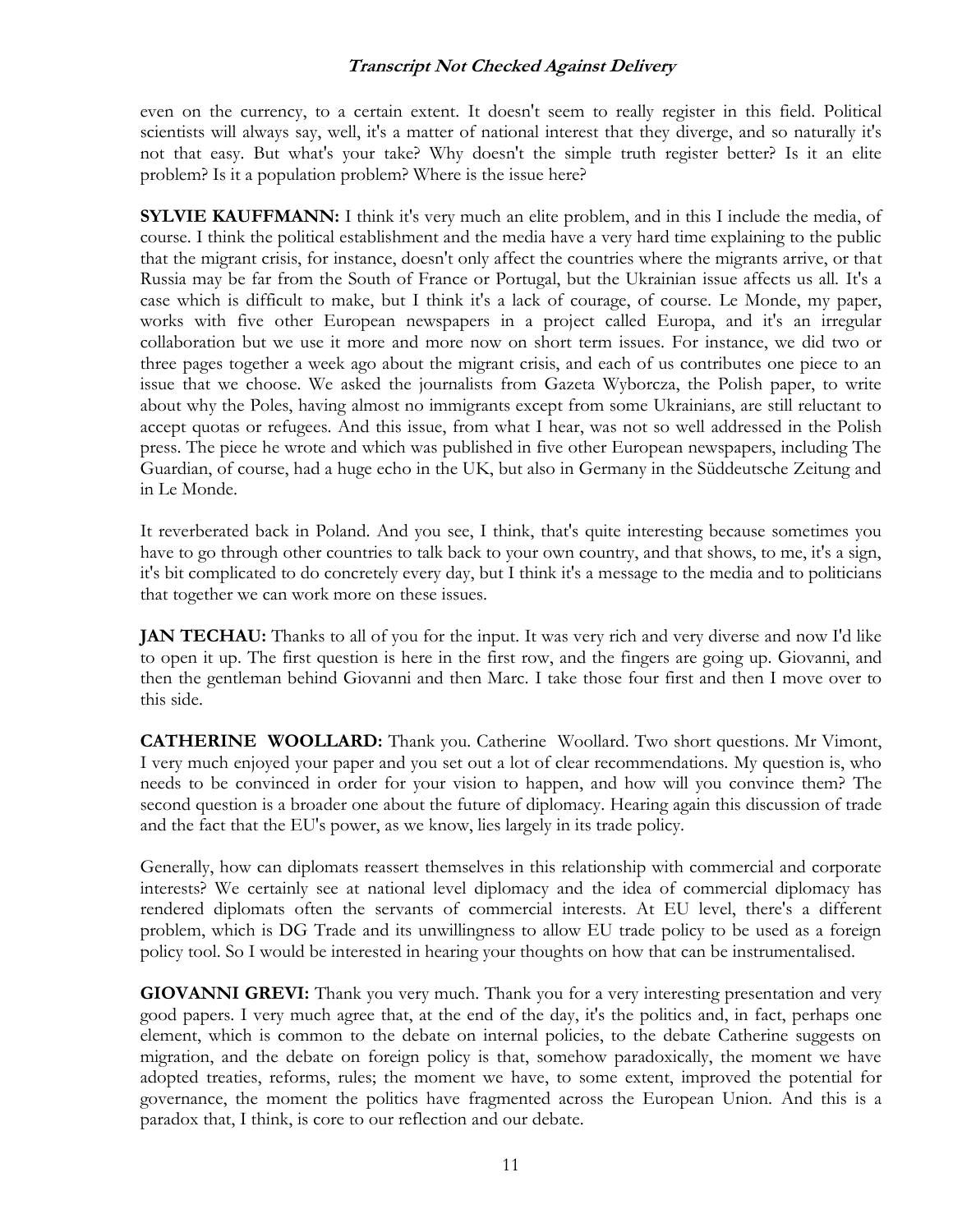My question really goes to the question of the vision, the narrative, as it has been put in the debate and in the papers. The European Union, up to a few years ago, one could say had, at least, a narrative. Whether or not that corresponded to facts or not, we can discuss. But they had a narrative, it could be said. In fact, multilateralism, well governed states, actually the Neighbourhood Policy, but essentially transforming part of the neighbourhood in ways, in power and so on and so forth.

Now, that narrative has to be updated, we know. What would be your one element that you would suggest for this, at least in part, new narrative that makes it appealing internally and externally, distinctive? And I would add realistic; meaning, we are speaking of the European Union, which is not a global actor or an international actor like others. And the question is, how can we adjust the need for a narrative to the particular features of this particular political body that is the European Union in the world? Thank you.

**JAN TECHAU:** Thanks, Giovanni. Right behind you, I'll take two more and then Marc after this.

**MARC FRANCO:** Thank you. My name is Marc Franco. I am a former official of the European Institutions and we know each other. My first question is related to the question that was asked already by the lady, and it's about the concept of interest. Mr Vimont, you spoke about the value added of the European Foreign Policy. Aren't we totally incapable or possibly unwilling to define what our interest are? We are very good in talking about all the good that we want to do for the world. Its development, its peace, international law, democracy, human rights, and the list is very long. But then, in the end, why do we do it? I mean, foreign policy is also about interests, and we are incapable of defining what European interests are in order to balance what the values are with what the interests are.

In my experience, when I went to a ministry of foreign affairs to do with a march on one or the other human rights issues, I was listened to with more or less politeness. My successor very often was an ambassador from a Member State who said we want to come and help you with the construction of your Metro, or we want to do some more exploration on gas in your sea. So, how do you balance the two? You have the European methods and then you have the Member States' measures. You have the value and interests.

The second question is about a sentence in your text where you talk about the lack of realistic touch and you say that the appetite for action compared with these capabilities and overambitious objectives that are not matched by sufficient means. You say this also applies at this moment to Neighbourhood Policy, where we negotiate and sign with countries agreements that if you look at them, in fact, are a roadmap for what I would call a soft power regime change. But we can't offer an institutional perspective, we can't offer the necessary means to do it. We can't offer the security or the defence protection or cooperation that you would need. What would be the implication for a new Neighbourhood Policy?

**JAN TECHAU:** Thank you very much.

**MARC OTTE:** Thank you. Marc Otte, Egmont Institute. Two comments. One, that we should not indulge into chest beating. There have been successes in the EU Foreign Policy. There is no precedent for that. There is no model to follow, so as long as we are pioneers, or the European States are pioneers in that respect, I think, we learn by doing. We should not underestimate the successes, maybe, in looking at reforms or improvements that are necessary. Look at the successes. Why did we succeed? I think, for instance in the Horn of Africa, in the Red Sea or in Somalia, the EU has made a difference. The risk, in many places, if the EU was not there with some of its policies of crisis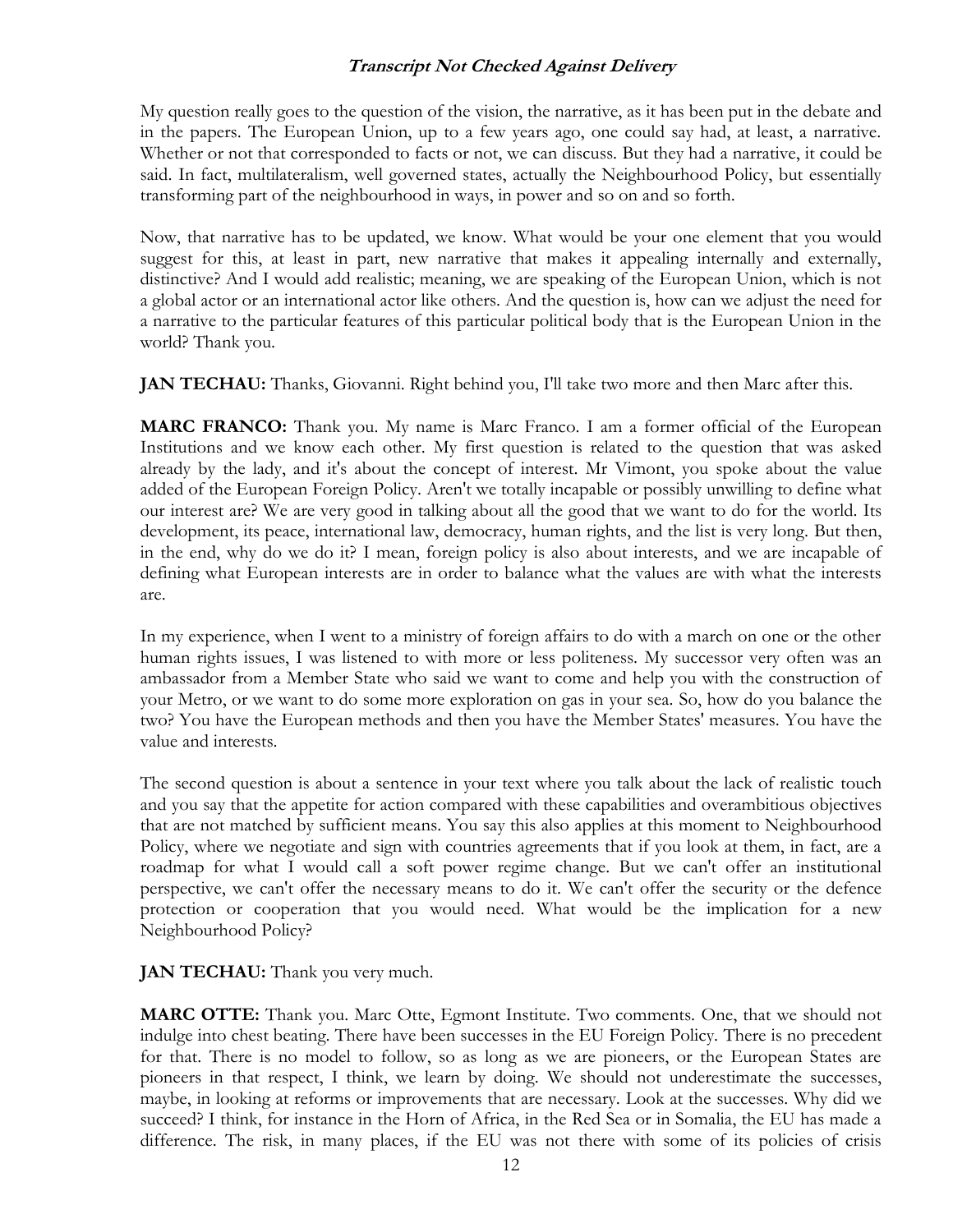management measures, developments, it would be worse than it is. So I think we should not indulge in too much guilty feelings.

What could be done, in looking at reform, is maybe to go away from the Brussels habit to make sure that it works in theory before it works in practice, and reverse the terms. Let's look at what works and draw the consequence of that.

The issue of flexibility, that's the second comment that Pierre raised, is very important. And there also, it's already happening. Or Sylvie made the example of Iraq. It has already happened that a group of Member States decided to do things, but they are looking always for European legitimacy. When Ms Merkel and Mr Hollande go to Minsk, they don't report to their Parliament, they report to the European Council. They need the European legitimacy for what they do. So I think that's already happening.

When it comes to tools, yes, I think, more flexibility should be the order of the day in view of the nature of what is the object of foreign policy. You don't deal with a Ebola crisis in the way you deal with a traditional border crisis between two countries. So this flexibility must come not only from inside the institution but from Member States. The EEAS and the High Representative should have at her disposal the means that are present in the Member States, and there should be more of an acceptance that for some crises you have one structure dealing with it and you recreate another structure for another crisis. Then when you don't have it in your house, you ask Member States to provide them. I think the idea of a sort of standby capability that is present in the Member States should be worked on.

**JAN TECHAU:** Thank you, Marc. I'd like to give all of you the chance to give answers to these questions and then we have enough time for a second round. Pierre, do you want to start and pick some of these things?

**PIERRE VIMONT:** I'll be very quick. The first question, who must be convinced. I personally totally agree with you. What is surprising is that every time you talk about everything, we have been talking with individuals inside the system, they all agree. How come then that the system doesn't really deliver what we're all looking at? I think because, a little bit like Sylvie was saying about politics, you have to start at the top. It needs to be a top down process, and if you don't get that, and to some extent I still think that was maybe one of the problems at the Lisbon Treaty. Once this had been negotiated, agreed, nobody knew exactly how to use this whole thing and there wasn't, from top down to the whole system, clear instructions or whatever, I don't know how we should call that. But a strong recommendation that we should move ahead and work in a proper way.

I think, apart from foreign policy, there is something that is missing quite often in our system from our political leaders a clear indication that they are all committed to Europe and to what they have just adopted, and that we should push it. I think this is one of the problems that we're facing.

You were asking about diplomats and what is their role and how do they find a role compared with the business community, TTIP, DG Trade and so on. I think diplomats, for many years, 19th century and so on, have to do with politics again, and they have lost this a little bit. They have thought that they had to compete with experts from transport, from energy and whatever, but they can't. But they have to bring a real added value, which is to understand the world we're living in and what's happening at the moment. When you try to negotiate a trade agreement with a country whose politics you don't know about, you can get lost very quickly. And this is where diplomats should be both more humbled, and, at the same time, more assertive in giving precise recommendations.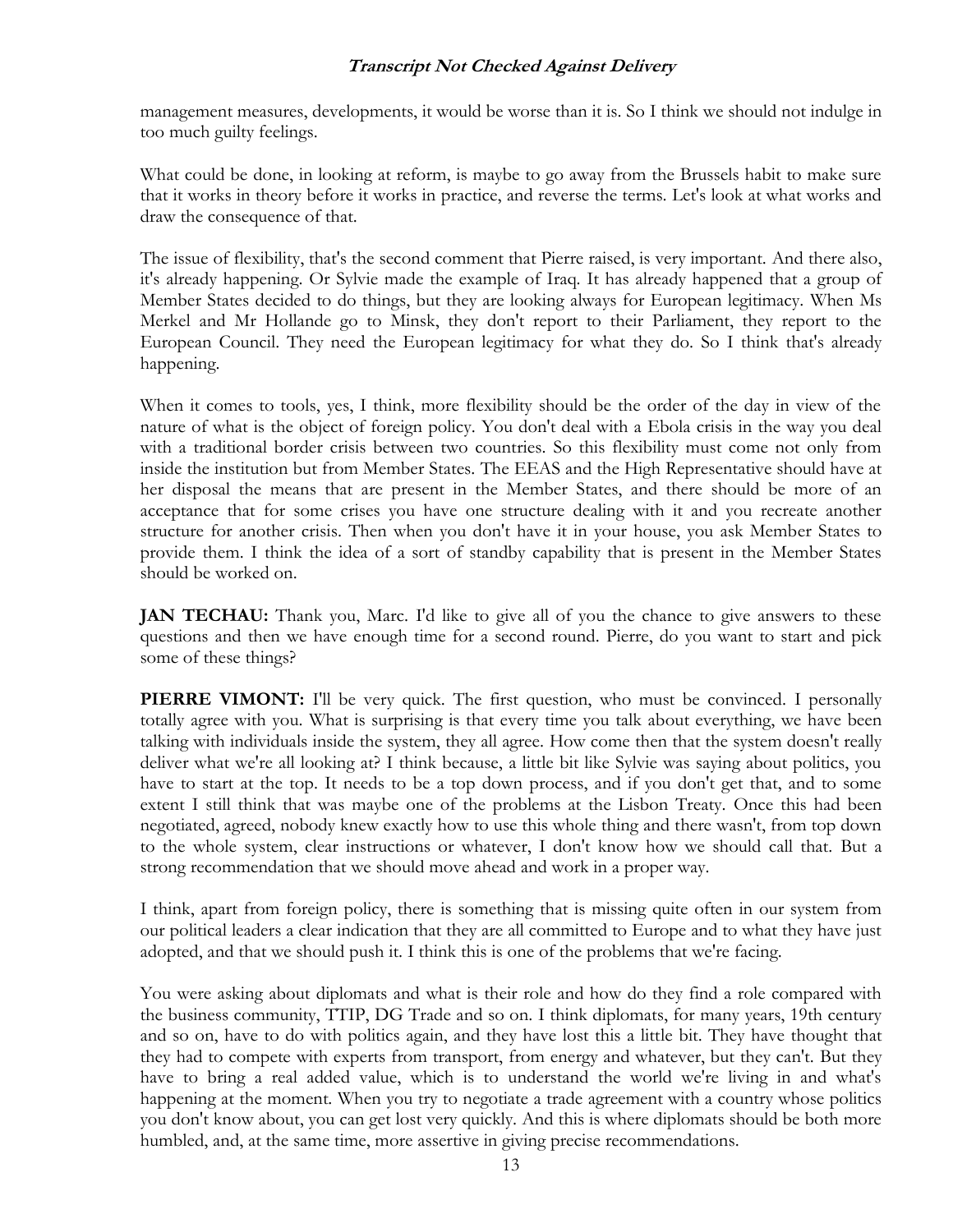And others should listen a little bit more to them. The problem with diplomats is that, because of their tradition, their reputation, they look a little bit like a nuisance when they pop in, and I know some of my colleagues from many DGs in the Commission look at the ES in that way. Here they come with politics again. We don't need them. I think, once we all can understand that this can bring added value, I think, it will change a lot. Maybe sometimes we ourselves are not very good at this.

Very briefly, just two other points, because I am sure more will be said about this. The narrative. For me, it's still the same as in the beginning. We only have to update it. Listen, peace and prosperity. What better narrative can you have today about peace, about how we're going to push back the whole terrorism moves and initiatives that are taking place around us. As for prosperity, it's about how is Europe going to find again prosperity. What kind of growth will we be able to push for? I think, on these two things, we are much better doing it together. If we were able to convince everyone that this is really what it's about, which was really what it was all about at the beginning, it would be much more useful.

On the last two points I have not much to add to Marc Otte. I totally agree with the fact that we shouldn't be too self-deprecating, but, at the same time, we should not indulge ourselves. It is finding the right balance. There is still a very long road on which we need to make progress, and I would very much agree with what you were saying about the need to use lessons learned, and what Bruno was saying about better have a permanent review of what we have done and how to improve it. I think that would be very useful.

As for Marc Franco about the added value and the interest, to think more sometimes about interest and less about values. Here again, it's a mixture of both, and it's to find the right balance. But I think, sometimes, and we have been going through very difficult debates in the Council recently about Egypt and what should we do with Egypt. With Ukraine. What should we do with our relationship with Russia? We have been agonising about this without finding, up to now, a common mind. I think these are issues that we need to face in a much more courageous way, and not just, if we can't agree, say we'll come back to it again because we're pretty much divided. I think it's very important to be able to go to the heart of these issues and try to find a way through.

**JAN TECHAU:** Bruno, do you want to pick a few?

**BRUNO MAÇÃES:** Two or three quick comments. The EU Foreign Policy machinery, to me, a relative outsider, it looks a bit loose, and they need to tighten the screws a little bit. The world has an enormous amount of constraints, and our foreign policy is a bit loose. It is still a bit unpredictable, still a bit unfocused. So I don't think either myself or Pierre Vimont are suggesting a big revolution or big revolutionary changes, but you have to look at the machinery with focus and improve it where it needs to be improved.

I am also not, and perhaps Pierre agrees with me on this, I am not one of those who thinks that it's all about the mentality, it's all about the spirit, it's all about the ideas, and that if we can have a big collective decision to embrace Europe and to embrace European foreign policy everything will be solved. Many times it's about the institutional design, and this is what makes problems either worse or reduces them. It identifies and explores opportunities. Think back to the Federalist papers in the United States. It's the best example of that. You have human nature, it is what it is. But then you have a really concerted effort to come up with the best machinery, to do institutional design at the very high level. The European Union should be able to do this.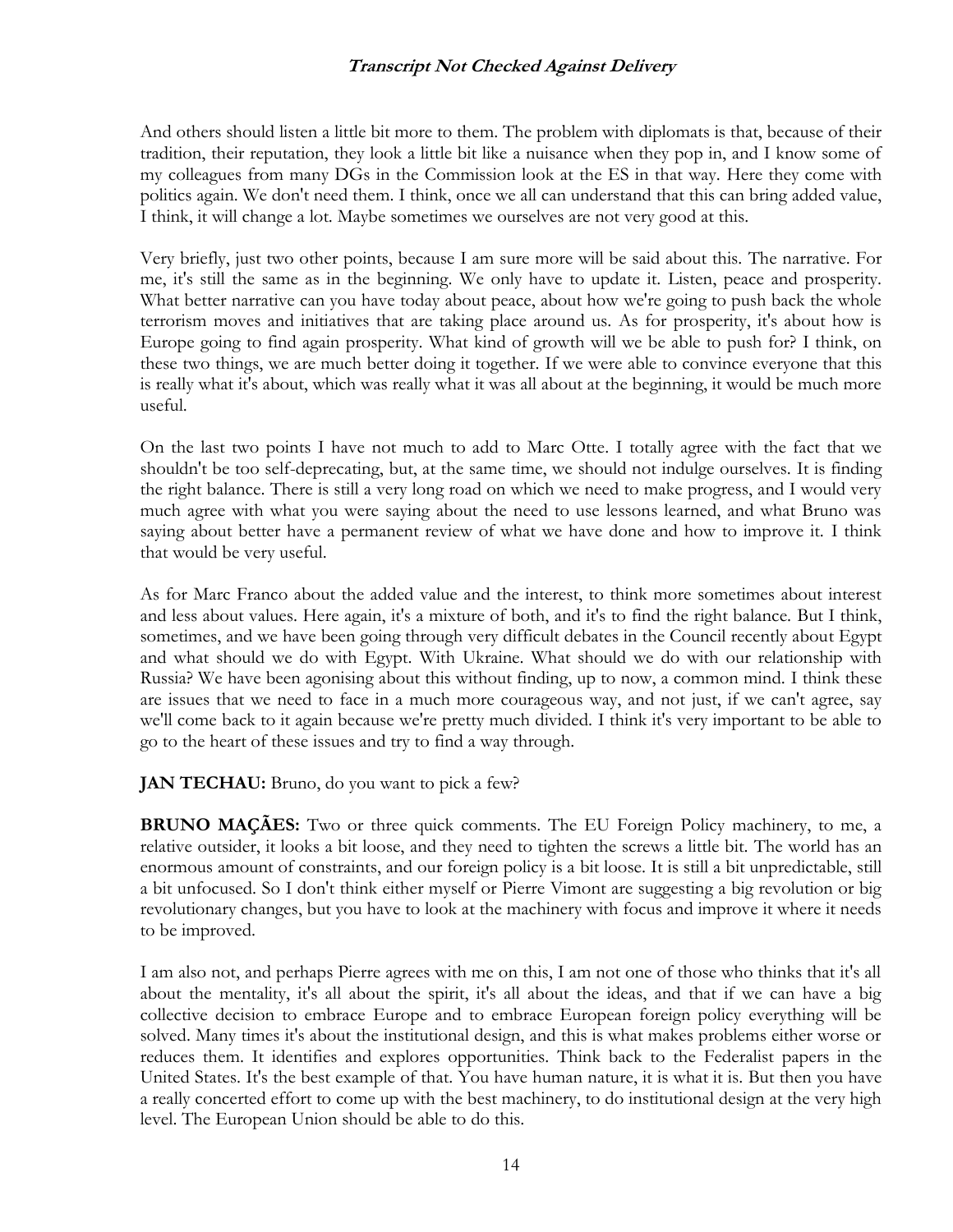Of course there's rivalry between states, of course different public opinions create big problems. This is, in fact, the main paradox of European politics. You have 28 heads of government who have to come together and reach a common decision, but they also have to follow their own public opinions and they have to keep it completely separate. There's very little connected channels between them.

We know this problem is there, but then we can either create the right kind of institutional structures, institutional design to alleviate the problems and to explore opportunities that it actually offers, or we can have the wrong kind of institutional design, which just exacerbates the problem even more.

**JAN TECHAU:** Bruno, can I come in here? I would like to ask a quick question on this. On the Ukraine crisis and on Iran, let's take those two, and perhaps you can even make the case in Kosovo/Serbia, these were all relative successes. Really big important issues, of overriding importance. A pretty unified interest situation within the EU, and a strong mandate given by the Member States to the institutions. In those cases, the machinery can work. And in those cases we even step beyond the boundaries of the machinery and create foreign policy results. So, is this a case where we just need enough pain and then, miraculously, we can get it done? And all of the other things, you know, pain is not big enough and so it takes two months to get a reply to a diplomatic snub by North Korea.

The question is, is this a cynical kind of pain threshold argument, or can we structurally improve this? Because human nature, as you just mentioned the Federalist Papers, is as it is. We can also apply this to Europe and say, well, as long as the pain is not big enough, well, there is not going to be unity.

**BRUNO MAÇÃES:** I think this is what I mean by that metaphor of loose machinery. Sometimes it works. Sometimes it works very well. First of all, it needs an extraordinary amount of political attention and political work, which kind of reveals to me that the machinery is not working at its best. It only works at its best if everyone is simultaneously focused on the problem. Which we saw in the Ukraine, and I think there were some good decisions taken over the last year or two. But again, enormous pressure, enormous political concentration. The level of effort that was necessary to come up with good insights and good decisions is overbearing. And you're going to make many mistakes. I tend to think that in foreign policy you may be right 99% of the time, but if you make a really big mistake, that's enough for the consequences to be devastating.

I have to say very openly that the EU foreign policy machinery does not at present give us the confidence that it will be able to be consistent and good over all the challenges that might appear over the next ten years. In many instances, it's going to be very, very good, I think. And I think Kosovo is an obvious one – a very, very difficult problem. Do we think that the machinery worked in the case of Kosovo because it is bound to work or do we think that there were a number of contingent elements and the extraordinary work that the former High Representative did in that particular case? But we don't have the confidence that it will always work well.

**JAN TECHAU:** Sylvie, do you want to pick something quickly?

**SYLVIE KAUFFMANN:** Yes, on the narrative and the definition of our interests quickly. We are extremely bad at PR but I don't think that's a surprise to any of you. I was thinking of the beginning of the Ukrainian episode, this one, and those EU flags for days and days being flashed up on the square, and we haven't built on this. We could have done. This is really a very powerful argument that the European Union ideal is so ideal and reality is so attractive. We haven't built on this at all in terms of a narrative. I hate that word but it always comes back somehow. In terms of public relations, also, I think we made a mistake there.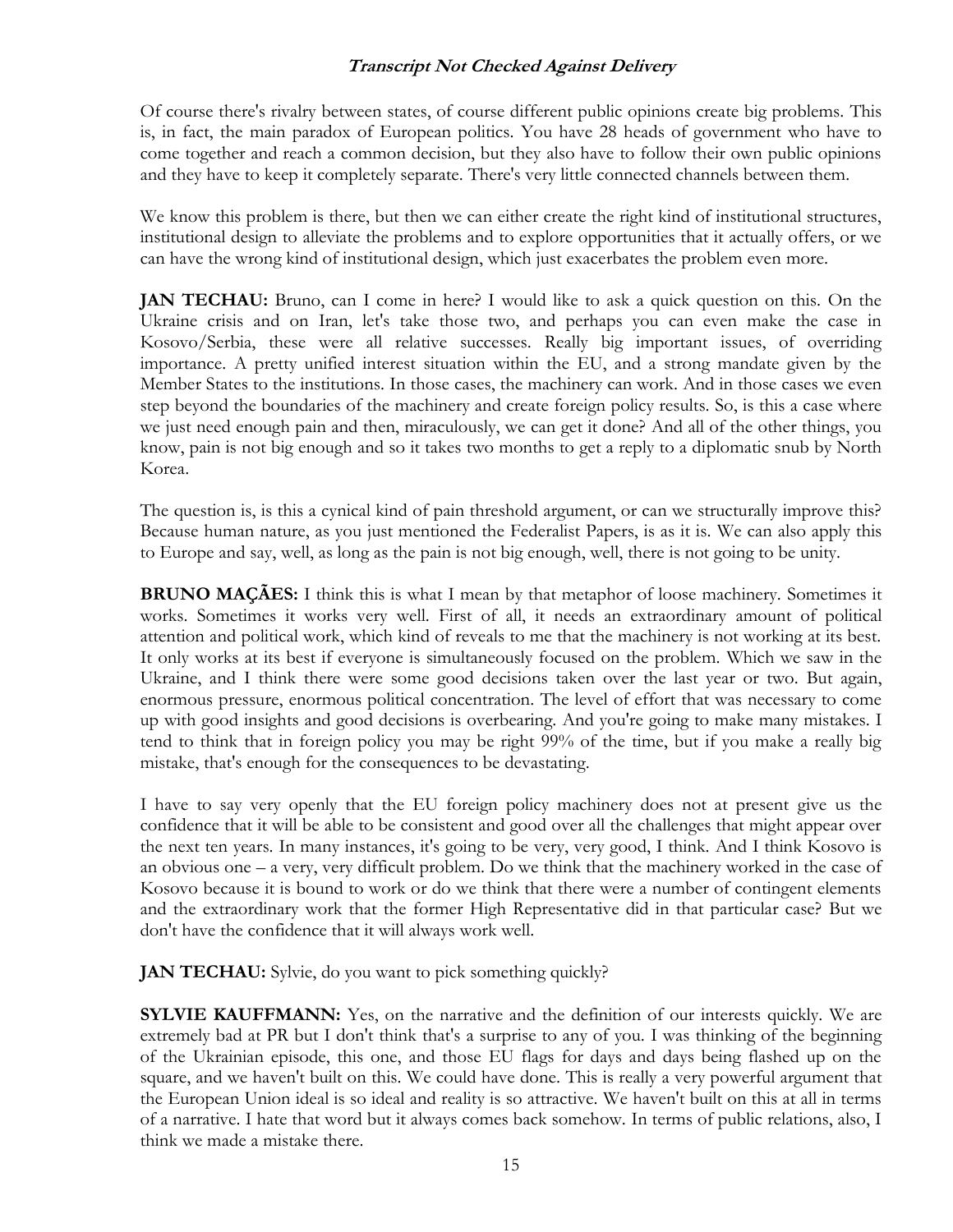Also, if you look at the Greek story, it's very interesting to see Euro-sceptic movements suddenly panicking that the Greeks may leave the Eurozone. It's totally contradictory. But that shows also the power of the European ideal. You're against it, but if a member may get out of it, it's a tragedy. So this is also, I think, something we can work on – how this idea in fact is now so ingrained in the public mind that the sheer idea of living outside of this is difficult to comprehend.

**JAN TECHAU:** We have about ten minutes before we have to get the wine out, so this gentleman with the green sweater in the front row, and then these two, and a third one here, and I think we start over here.

**PARTICIPANT:** Good afternoon to all the speakers. Thank you for your very valuable contributions. My name is [inaudible], Youth Proactive. I have two quick questions, one for Pierre and another one for Bruno.

For Pierre. I think you make very, very good points when you refer to the EU and define added value. I would like to make further points. I think something that also needs to be addressed is what is the defined added value of the individual Member States to the EU Foreign Policy. We cannot simply sleepwalk in European construction and I think not only in European foreign policy but definitely in this case it will help a lot also from a civilian perspective of the EU building mentality to, if they understand what can they bring different. In the EU you have 28 member states from different geographies, with different geopolitical realties, with different historical perspectives, with different alliances presently and historically with very, very different countries.

If the EU somehow manages to bring together and they say each and every one of you can bring to our EU foreign policy an added value and strength, of course, Brussels can be at will, no one is going to say anything against it. But if the Member States feel involved in this, maybe, it will be also a bit easier for them to move a bit more of their competencies, their sovereignty, if you want, to supranational level.

To Bruno, I only have a very simple question. It was already mentioned, I believe, by Pierre that the Neighbourhood Policy is a fire. I think we can say out loud, considering all the challenges we have in our neighbourhood in Africa, ISIS, everything, Europe is at war, I think. It has been said out loud by many people but I think we can say that, unfortunately, we are at war. In the present day, most of our attention has been driven because of a very pressing issue involving one Member State, which let's not mention. But the truth is even if by magic that problem disappears, everything was okay with that Member State and our relationship with it, we would still be surrounded…

**JAN TECHAU:** Can I ask you to ask that question because we are a bit under time constraint?

**PARTICIPANT:** Yes. Even if that disappeared, we would still be surrounded by problems. Each and every one of them sufficient to endanger the EU cohesion and its very existence, even in the short term. I would like to ask you, from your very privileged position, if you believe, and you already mentioned that the EU machinery sometimes doesn't work as well as it should, but do you feel that there is an understanding at the high level of this reality? And if so, do you feel there is a feeling of common challenge, or a feeling of entrenchment is stronger? Thank you.

**JAN TECHAU:** Thank you very much. Ambassador Vandemeulebrouck.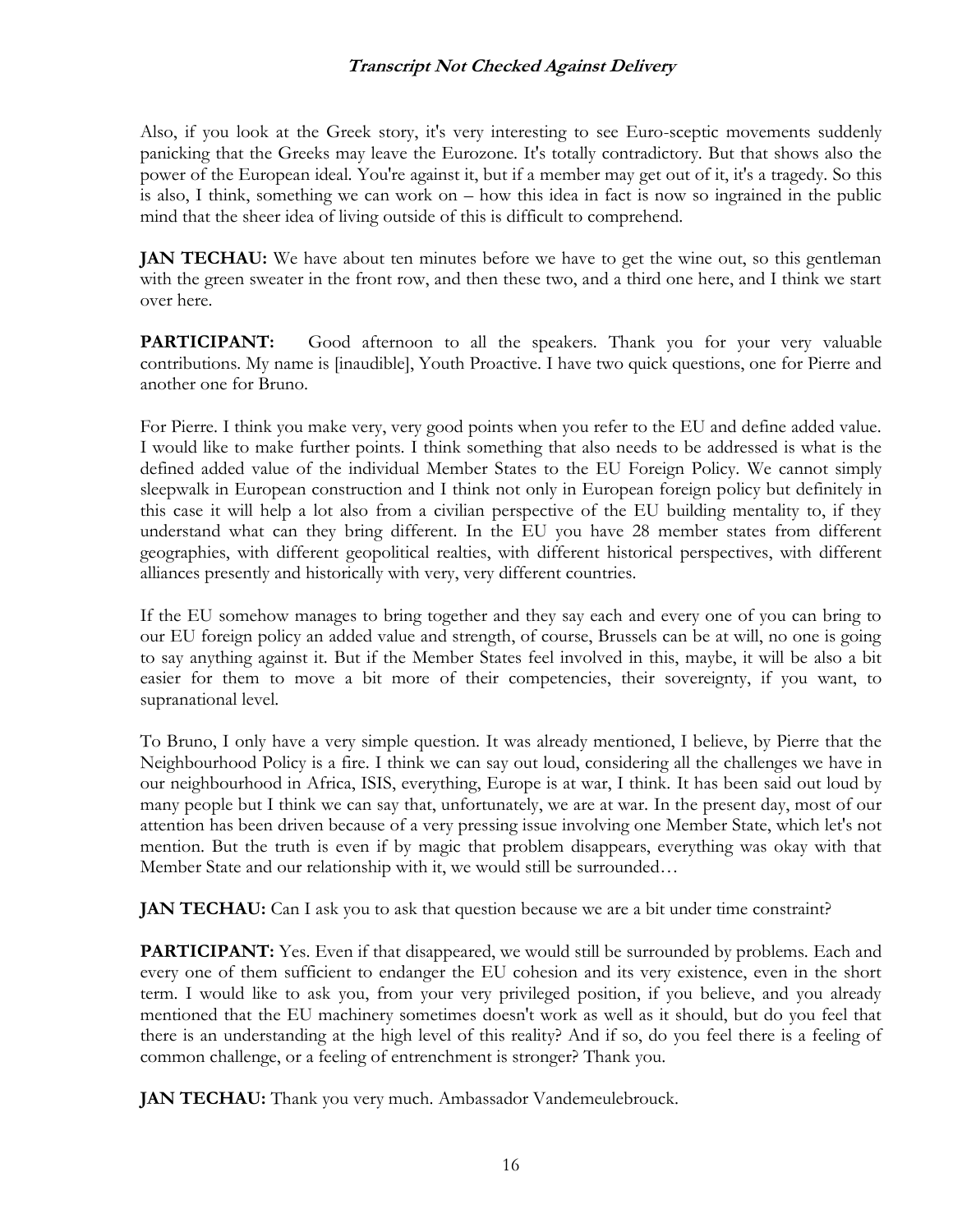**ROBERT VANDEMEULEBROUCK:** Thank you. On the issue of speaking with one voice, Russia speaking with one voice, United States speaking with one voice, Europe has great difficulty because of the consensus rule. What would it take in order to amend this consensus rule to make this a priority for the EU? I heard the word by the French journalist, and I like it very much. What would it take to move it to a priority and not a side issue, as it has been for the last 20 years? It has made Europe so far a not so serious contender in comparison with the other players. Europe could enjoy greatly by making it a priority and not a side issue any longer.

**JAN TECHAU:** Thank you very much. Steven Blockmans for the final question.

**STEVEN BLOCKMANS:** One comment, one question. There was a lot of focus on institutional innovation, the framework, the mechanisms which ought to be improved. This very same narrative could apply to the type of overreaction which we have seen lately on the side of the EU in cobbling together a boat sinking operation off the coast of Libya EUBAM which came surprisingly quickly to a conclusion in the Council with a decision on launching this operation without the very same machinery that you have talked about from a negative perspective, essentially, having provided enough barriers perhaps to prevent the EU from launching mission that in phases two and three lacks a mandate.

My question relates to the philosophy of a more assertive mind-set for EU Foreign Policy. If I understand correctly, Pierre Vimont is saying that we essentially have the narrative, we ought to tweak it. We have a narrative of peace and prosperity. But in this more assertive mind-set, would you go as far as to say that the EU would have to go to war in order to safeguard its interests?

**JAN TECHAU:** A big one for the last one. We do it in the reverse order this time, so Sylvie I'd like to ask you to comment first and then we'll give Pierre the final word.

**SYLVIE KAUFFMANN:** Well, if peace is threatened I guess you have to be able to make the case that you have to go to war, yes. We're faced with very serious issues in the south of the Mediterranean, in Syria and ISIS and it's not only on the other side of the Mediterranean, as we have seen. It's many places of Europe now. So I think this is an issue which people think about. It's not only in Brussels. I think, in all our countries, it's a very serious issue. I mentioned we are at war. It's a feeling which prevails in many of our countries. Of course, it's a question which should arise here too.

I am not sure I understood very well your question about the consensus issue.

**JAN TECHAU:** Speaking with one voice - making that a priority.

**SYLVIE KAUFFMANN:** Okay, so I did understand it but I don't think I have the answer, I'm afraid. It's again a very political solution, I think, and decision, but how to achieve it, I will leave it to Pierre and Bruno.

**BRUNO MAÇÃES:** I'll try to answer all questions more or less together, and focus a bit more on this. I think the EU has a narrative. What it lacks is a little bit incorporating all the complexity and the mess of the world we live in into that narrative and making sense of it. I think Russia and US are better able to do this. We see how Russian foreign policy sees the pros and cons when it has an opportunity. You see how the US sees conflicts all over the world as part of a secular struggle of democracy against its enemies. And so even foreign policy crises are quickly incorporated into their narrative.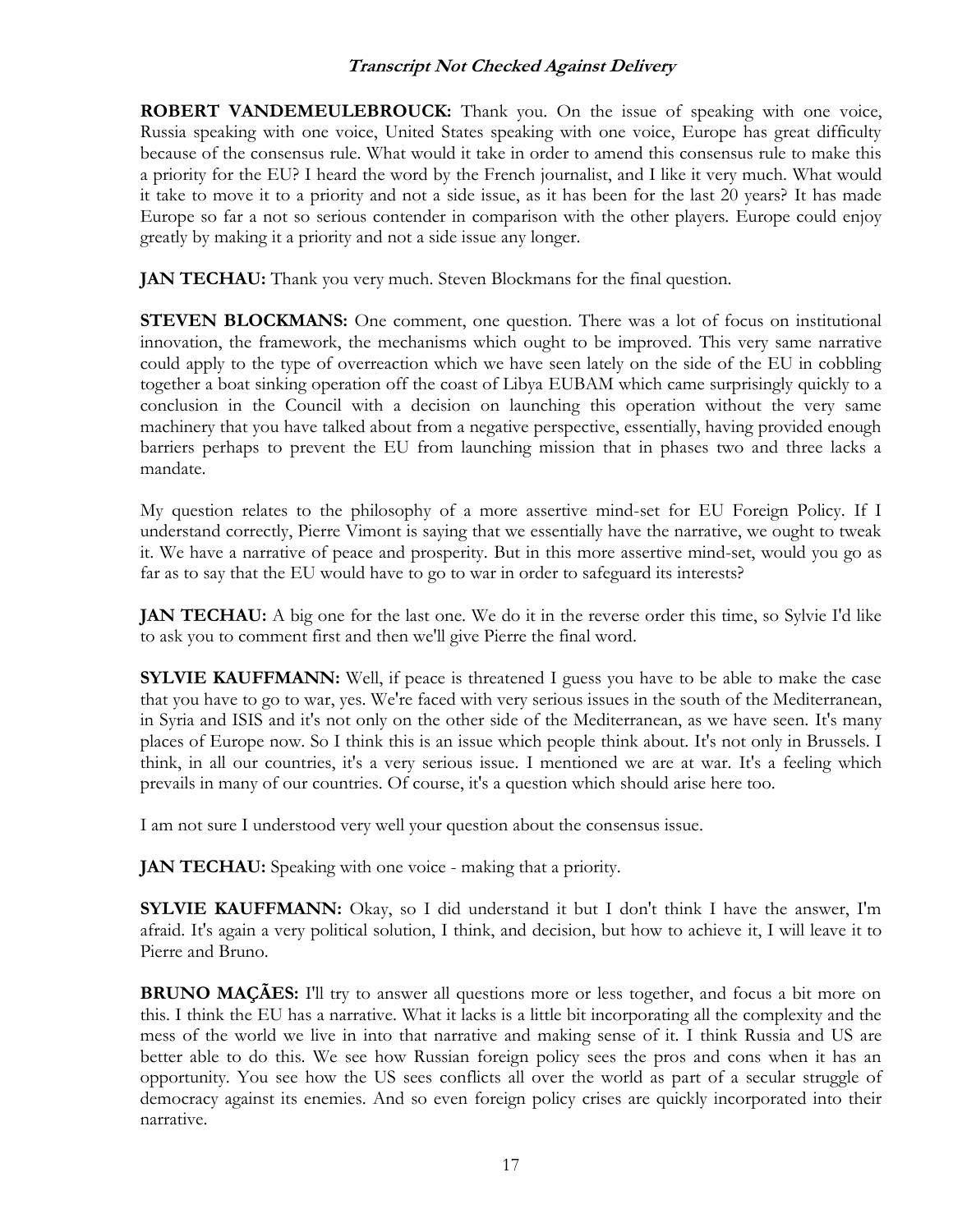The EU is a little more focused on itself. It has to open up to the world, it has to realise that it's also part of this contemporary effort to shape a new global order. And it has to embrace foreign policy as it's always been for thousands of years, which is dealing with problems. The fact that a problem is there, it doesn't show that your foreign policy has failed. It shows that your foreign policy should get working. In some cases there's an opportunity there to pursue our interests or our vision, and I think that our main interest is a certain vision of the world, which is based on universalism, based on cosmopolitanism. But a sort of universalism and cosmopolitanism which includes institutions and rules. It's not just a universalism of values. It's a universalism of rules and institutions.

We're in the middle of that process, and, I think, it should be motivating enough for European foreign policy to be involved in that big project.

Trade – maybe over lunch we can talk a little bit about how trade can be a part of this. I'm very interested, personally, in trade policy. I think you shouldn't be as worried as you sounded because geopolitical concerns are more and more a part of the discussion on trade. I hear that more and more in the trade councils. We just have to think about how to do it. But I think the moment when trade goes up to DG Trade and has a completely technocratic discussion is long past and it's now being taken up with a very definite and better perspective.

# **JAN TECHAU:** Pierre?

**PIERRE VIMONT:** Very quickly. Added value that could be brought by Member States. Yes, definitely, there is no doubt. But we're doing that already, to some extent. What I found quite fascinating, and Sylvie is certainly right in that we're very bad at public relations, but when we launched the Fourth Generation Process with our Central African operation, which was, by the way, a peace keeping operation in the middle of Bangui, a rather difficult place, the first countries who came up and said they were ready to support were the Baltic States. To have the Baltic States sending some of their foot soldiers to Central Africa – I guess some of them didn't even know where Central Africa was – was rather interesting.

I could give you another example. When we discussed how we could move into Mali and help there and we needed expertise, we found out that Denmark had an extraordinary expertise on Mail because of its development policy there for many years. All this shows if only it was needed to remind us that we have an extraordinary treasure of expertise in our 28 Member States that we can't use enough, and that we should do more than that. I think the main problems we have with foreign policy, and it's a very good point that Bruno makes in his paper, which is that we're facing three different categories of Member States. Those that don't have much ambition any more in foreign policy; those that are looking at some specific interest; and the large ones who are rather dismissive with European Foreign Policy because they think they can do better. The whole issue of stronger united.

I think it's how do you bring these three groups together and try to make them find a common way to move ahead. It's complicated.

Speaking with one voice, it depends very much on what you are thinking about that. If it's trying to have a sort of common stance that we can express all together, or we can express with different voices but moving in the same direction, this we can manage, more or less. It takes time, sometimes, but we can do it. If you're talking about one single representation, I agree with you that we're still very far away from that because Member States relish their own single representation in the UN or in different organisations. I am not even talking about the Security Council, of course, with two permanent members. Therefore, I personally think this will be one of the last hurdles that we will overcome